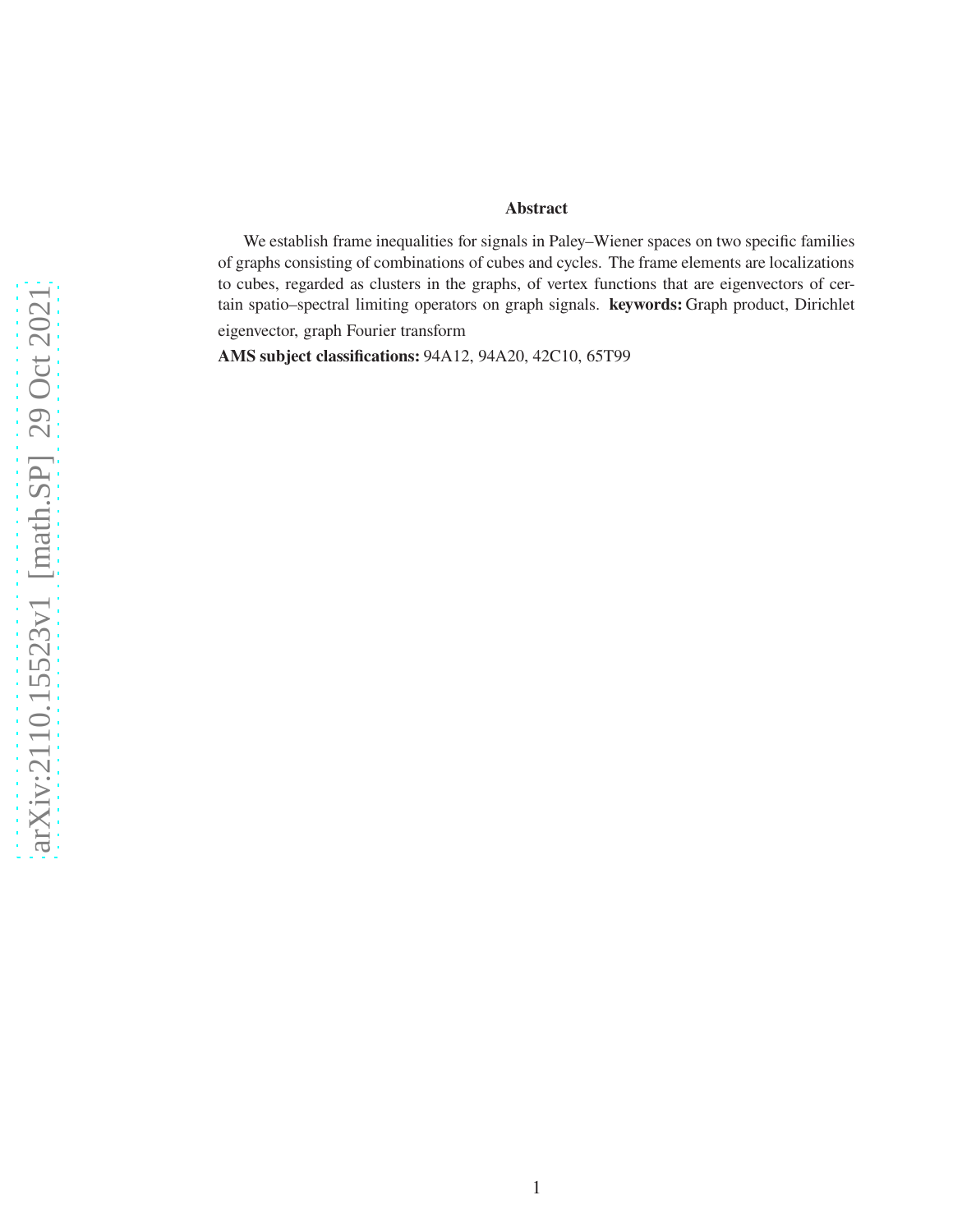# Sampling low-spectrum signals on graphs via cluster-concentrated modes: examples.

Jeffrey A. Hogan School of Mathematical and Physical Sciences University of Newcastle Callaghan NSW 2308 Australia email: jeff.hogan@newcastle.edu.au

Joseph D. Lakey Department of Mathematical Sciences New Mexico State University Las Cruces, NM 88003–8001 email: jlakey@nmsu.edu

January 12, 2022

## **1 Introduction**

We investigate here, in the context of signals on graphs, extensions of two specific sampling methods that were mentioned in [\[3\]](#page-20-0), namely generalized sampling of bandlimited signals (loc. cit. p.  $68$ ) cf.,  $[2, 10, 11]$  $[2, 10, 11]$  $[2, 10, 11]$ , and time and band limiting (loc. cit. p.  $65$ ), also known as spatio– spectral limiting in geometric contexts. The former is now well established in the context of sampling spectrum-limited signals on graphs while the latter has also been considered in relation to sampling on graphs [\[15\]](#page-21-2), cf., [\[6,](#page-21-3) [7\]](#page-21-4).

We study inner products with eigenvectors of spatio–spectral limiting as generalized sampling measurements for two very specific families of finite graphs involving combinations of cubes and cycles, in which the cubes are regarded as *clusters*, and the cycle is regarded as a skeleton that connects the clusters. Of particular interest is how sampling inequalities frame inequalities of the form  $A||f||^2 \le \sum |\langle f, \psi_j \rangle|^2 \le B||f||^2$  where, for fixed  $\{\psi_j\}$ ,  $\langle f, \psi_j \rangle$ are regarded as measurements or generalized samples of vertex functions  $f$  in the span of low–spectrum eigenvalues of the graph Laplacian—depend on how the cubes and cycles are combined. This study is motivated by recent work of I. and M. Pesenson [\[12\]](#page-21-5) who established sampling inequalities on graphs involving a single sampling measurement per cluster. Our study seeks corresponding inequalities involving a number of measurements per cluster according to the number of spectral modes that can be concentrated in each cluster. The reason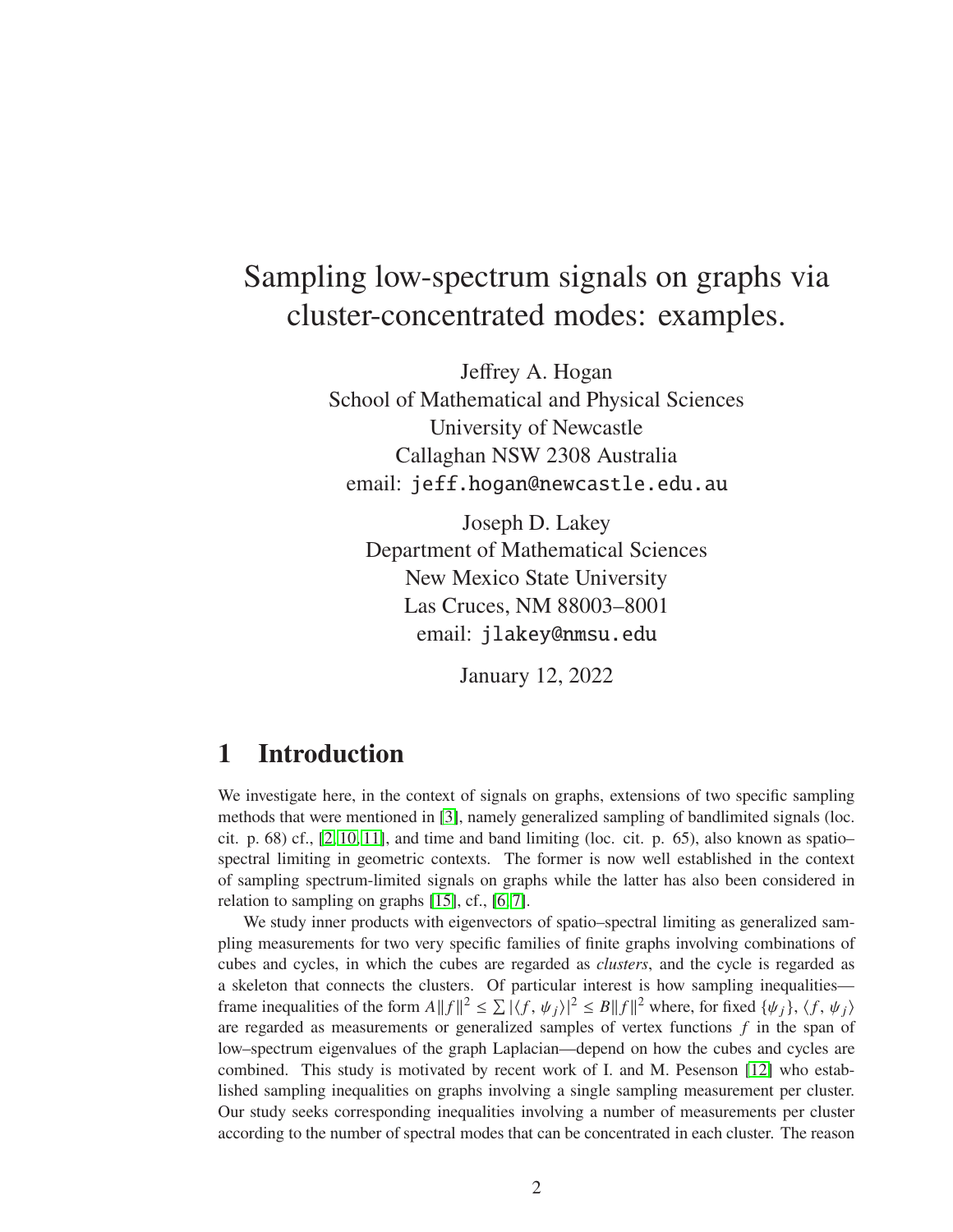to study the specific families of graphs examined here is that these graphs allow an analytic apparatus to estimate or count the number of such modes explicitly. Here is an outline of the contents.

In Sect. [2](#page-2-0) we provide background, briefly reviewing generalized sampling in Paley–Wiener spaces on  $\mathbb R$  in Sect. [2.1,](#page-2-1) and time and band limiting and the role of prolate functions in generalized sampling in Sect. [2.2.](#page-3-0) Section [2.3](#page-4-0) reviews basic concepts of spectral graph theory and a recent result of I. and M. Pesenson concerning cluster-wise sampling on graphs. We review particular properties of cubes and cycle graphs in Sect. [2.4.](#page-5-0)

Section [3](#page-6-0) considers certain graphs that we denote by  $\mathcal{B}_N$  ⊢  $C_m$  in which a cube  $\mathcal{B}_N$  is substituted for each vertex on a cycle  $C_m$ . Each inserted cube is regarded as a cluster and is connected to two other cubes, each by a single edge, to form a cycle of clusters. In Sect. [3.1,](#page-6-1) eigenvectors (of the graph Laplacians) of these graphs are identified as having either *Dirichlet type*, supported on a single copy of  $\mathcal{B}_N$ , or *Neumann-type*. The latter are eigenvectors of a certain *augmented Laplacian* on  $\mathcal{B}_N$  modulated by eigenvectors of the cycle. The structure of the eigenvectors of this graph is summarized in Thm. [7.](#page-9-0) Section [3.2](#page-10-0) discusses a certain spatial-limiting operator Q that truncates a vertex function f to a single  $\mathcal{B}_N$ -cluster and a spectral-limiting operator  $P$  that projects onto the span of the low-eigenvalue eigenvectors of the Laplacian on  $\mathcal{B}_N$  ⊢  $C_m$ . Conjecture [8](#page-11-0) describes the eigenvectors of PQ and proposes a complete set of eigenvectors of shifted  $PQ$ -operators whose eigenvalues should exceed  $1/2$ , meaning that the corresponding low-spectrum eigenvectors are concentrated in a single copy of  $\mathcal{B}_N$ . Section [3.3](#page-14-0) provides a specific example fixing the cube parameter  $N = 7$  and cycle parameter  $m = 21$ .

Section [4](#page-14-1) considers Cartesian products  $\mathcal{B}_N \square C_m$  of cubes and cycles. Here, each  $\mathcal{B}_N$ -slice (fixed cycle coordinate) can be regarded as a cluster but, in contrast to  $B_N$  ⊢  $C_m$ , each vertex in a cluster is now adjacent to a unique corresponding vertex in each of the two adjacent clusters. Theorem [9](#page-16-0) describes orthonormal bases (ONBs) for decompositions of Paley–Wiener spaces on these Cartesian products in terms of components localized on a single cubic slice, versus components that are distributed over all cubic slices. Section [4.1](#page-17-0) provides a specific example fixing the same cube parameters  $N = 7$  and cycle parameter  $m = 21$  for the Cartesian case.

Finally, Sect. [5](#page-17-1) discusses how our results for specific graph families might extend to other finite graphs. The Appendix establishes a condition for generalized sampling in the context of spatial and spectral limiting on (standard Cayley graphs of) finite abelian groups, which include  $\mathcal{B}_N \square C_m$ . The observation is not central to the main theme here, but it provides a general context for an important aspect of the examples presented here. Throughout, notation will be introduced as needed to define quantities that use the notation.

### <span id="page-2-0"></span>**2 Background**

#### <span id="page-2-1"></span>**2.1 Generalized sampling**

Generalized sampling on  $\mathbb R$  in the sense of Papoulis [\[11\]](#page-21-1) refers to sampling formulas of the form

<span id="page-2-2"></span>
$$
f(t) = \sum_{\nu=1}^{M} \sum_{k=-\infty}^{\infty} z_{\nu}(k) p_{\nu}(t - k), \quad f \in PW_{\Omega}(\mathbb{R})
$$
 (1)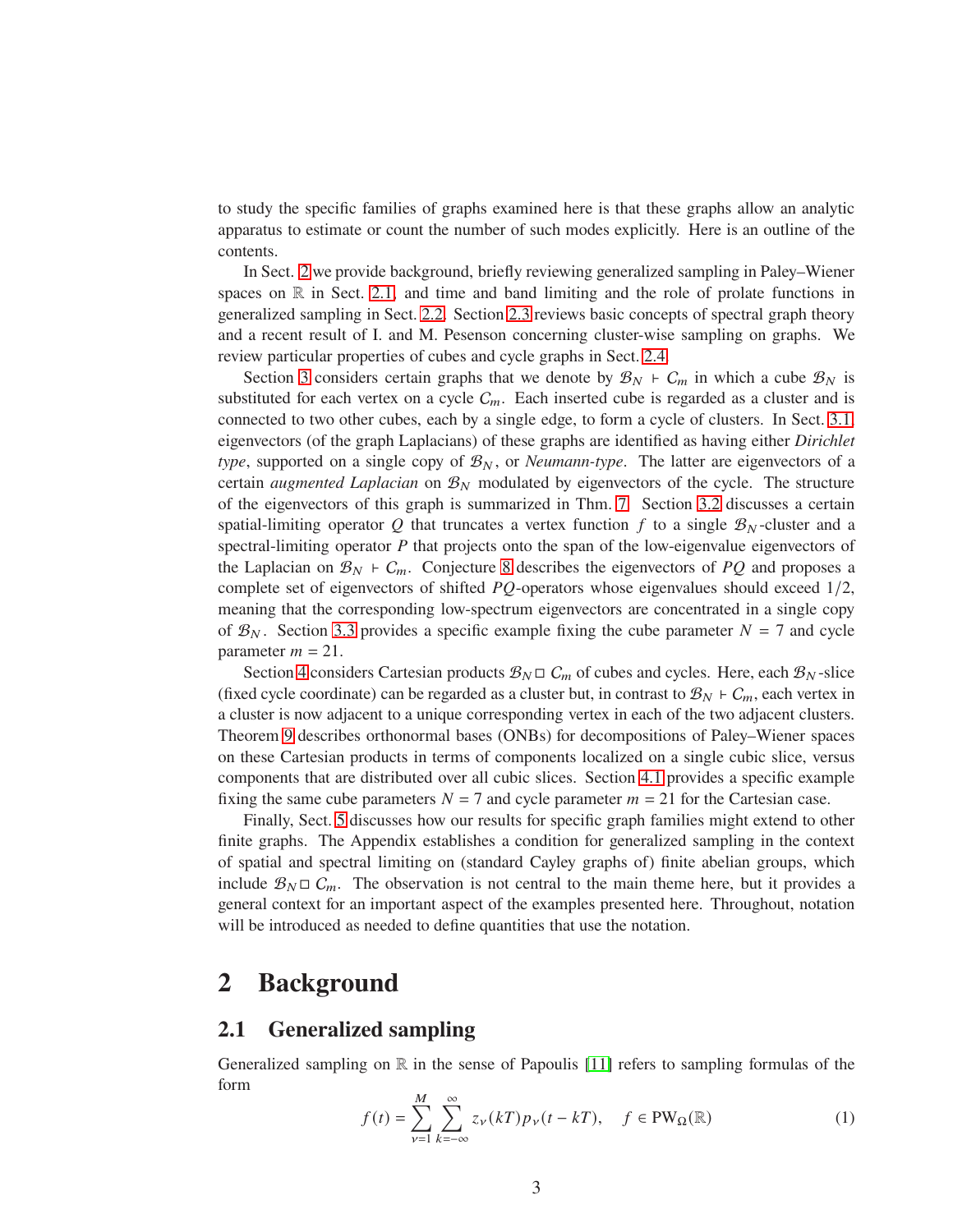where  $\widehat{z}_{\nu}(\xi) = \widehat{f}(\xi)\widehat{h}_{\nu}(\xi)$ , which implies that  $z_{\nu}(kT) = f * h(kT) = \langle f, h(\cdot - kT) \rangle$  for real filter functions  $h<sub>v</sub>$ ,  $v = 1, ..., M$ . The uniform recovery condition developed in Brown [\[2\]](#page-20-1) is a uniform lower bound on the determinant of the matrix  $A_{\nu\ell}(\omega) = h_{\nu}(\omega + \ell\sigma), \nu = 1, \ldots, M;$  $\ell = 0, \ldots, M - 1$  on the interval  $-\Omega \leq \xi \leq -\Omega + \sigma$  where  $\sigma = 2\Omega/M$ . In this event the reconstruction functions  $p_{\nu}(t)$  have the form  $p_{\nu}(t) = \sum_{\ell=0}^{M-1} \int_{-\Omega}^{\sigma-\Omega}$  $\int_{-\Omega}^{\sigma-\Omega} b_{\nu\ell}(\xi) e^{2\pi i(\xi+\ell\sigma)t} d\xi$ where  $b_{\nu\ell}$  is the ( $\nu, \ell$ )th element of the inverse of the matrix A. A critical part of the argument is that the invertibility condition allows uniform reconstruction of the exponential  $e^{2\pi it\xi}$  on  $(-\Omega, \sigma - \Omega)$ , then on  $(-\Omega, \Omega)$ , in the form

<span id="page-3-1"></span>
$$
e^{2\pi i t\xi} = \sum_{\nu=1}^{M} \widehat{h}_{\nu}(\xi) \sum_{n=-\infty}^{\infty} y_{\nu}(t - kT)e^{2\pi i kT \xi}; \quad \widehat{y}_{\nu}(\xi, t) = \sum_{\ell=0}^{M-1} e^{2\pi i k \sigma t} b_{\nu \ell}(\xi)
$$
 (2)

<span id="page-3-0"></span>which is a refinement of the original approach of Papoulis.

## **2.2 Time and band limiting, prolate functions, and prolate shift frames**

A particular case of generalized sampling arises when the filter functions  $h<sub>y</sub>$  above are eigenfunctions of time- and band-limiting operators. The bandlimiting operator  $P_{\Omega}$  projects onto the Paley–Wiener space PW<sub>Ω</sub> = { $f \in L^2(\mathbb{R})$  :  $\hat{f}(\xi) = 0$ ,  $|\xi| > \Omega$ } where  $\hat{f}(\xi) =$  $\int_0^\infty f(t) e^{-2\pi i t \xi} dt$  when  $f \in L^1 \cap L^2(\mathbb{R})$ . The time-limiting operator is  $(O_T f)(t) = f(t)$ if  $|t| \leq T$  and  $(Q_T f)(t) = 0$  if  $|t| > T$ . Up to a dilation factor, the eigenfunctions of  $f(t) e^{-2\pi i t \xi} dt$  when  $f \in L^1 \cap L^2(\mathbb{R})$ . The time-limiting operator is  $(Q_T f)(t) = f(t)$ the operator  $P_{\Omega}Q_T$  are the *prolate spheroidal wave functions* (PSWFs)  $\psi_{\nu}$  with eigenvalues  $1 > \lambda_0 > \lambda_1 > \cdots$ , e.g., [\[4\]](#page-20-2). The eigenvalues of  $P_{\Omega}Q_T$  are the same as the concentrations of  $L^2$ -norm on  $[-T, T]$ , that is,  $||Q_T \psi||^2 / ||\psi||^2$ . The famous  $2\Omega T$  theorem [\[9\]](#page-21-6) states that the number of eigenvalues of  $P_{\Omega}Q_{T/2}$  that are *close to one* is approximately  $2\Omega T - O(\log(2\Omega T))$ for large enough values of Ω𝑇. This observation is tied to the *spectral accumulation property* of prolates, namely that  $\sum_{\nu=0}^{\infty} \lambda_{\nu} |\widehat{\psi}_{\nu}(\xi)|^2 = 1$  on  $[-\Omega, \Omega]$  (and vanishes for  $|\xi| > \Omega$ ). Another useful property of prolates is that they are orthogonal on  $[-T, T]$ :  $\langle Q_T \psi_n, \psi_m \rangle = \lambda_n \delta_{n,m}$ .

<span id="page-3-2"></span>**Theorem 1** Let  $\psi_{\gamma}$  denote the vth prolate bandlimited to  $[-\Omega, \Omega]$  and time-concentrated in  $[-1, 1]$ *. If*  $N = 2Ωα ∈ ℕ$  *then the functions*  $\{\psi_\nu(\cdot - \alpha k)\}_{\nu=0, k \in \mathbb{Z}}^N$  *form a Riesz basis for* PW<sub>Ω</sub>*. That is, there exist constants*  $0 \lt A \leq B \lt \infty$  *such that for any sequence*  $\{c_{\nu k}\}_{\nu=0, k \in \mathbb{Z}}^{\mathbb{N}-1} \in$  $\ell^2(\mathbb{Z}^N)$  one has

$$
A \sum_{\nu k} |c_{\nu k}|^2 \le || \sum_{\nu k} c_{\nu k} \psi_{\nu} (\cdot - \alpha k) ||^2 \le B \sum_{\nu k} |c_{\nu k}|^2.
$$

*If*  $N \geq [2\Omega\alpha]$  then the functions  $\{\psi_{\nu}(\cdot - \alpha k)\}_{\nu=0, k \in \mathbb{Z}}^{N-1}$  form a frame for PW<sub>Q</sub>: there exist *constants*  $0 < A \leq B < \infty$  *such that for any*  $f \in PW_{\Omega}$  *one has* 

$$
A||f||_{L^{2}}^{2} \leq \sum_{\nu=0}^{N-1} \sum_{k \in \mathbb{Z}} |\langle f, \psi_{\nu}(\cdot - \alpha k) \rangle|^{2} \leq B||f||_{L^{2}}^{2}.
$$

*If*  $N < \lfloor 2\Omega \alpha \rfloor$  *then the lower frame bound fails.*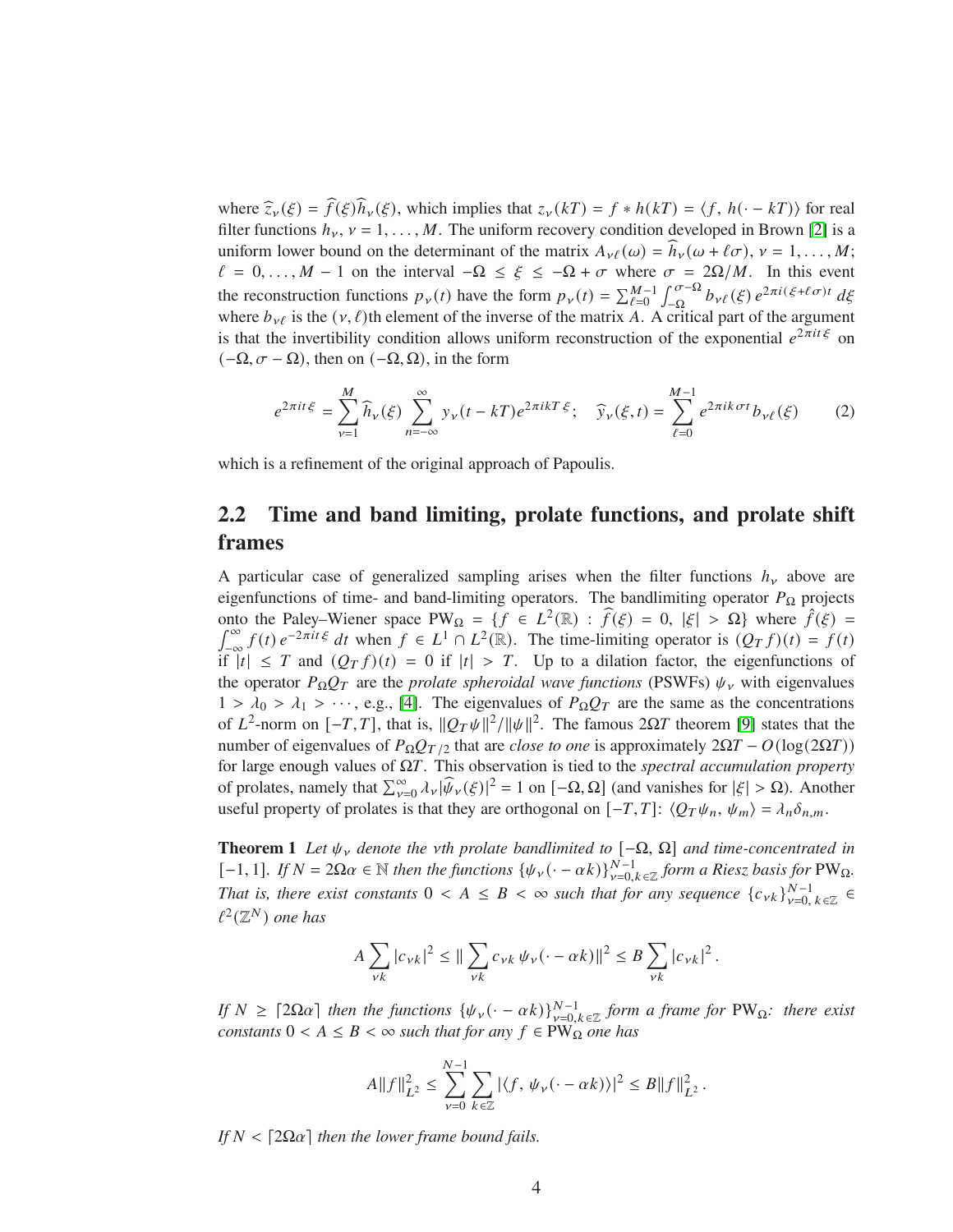The Riesz basis case follows along lines similar to the generalized sampling case as in [\(2\)](#page-3-1), specifically by verifying the matrix invertibility criterion for generalized sampling. It is ob-served further in [\[5\]](#page-20-3) that the frame or Riesz basis bounds are most snug when  $N \approx 4\Omega$ , or  $\alpha \approx 2$  so the number of sampling functions used is approximately equal to the time–bandwidth product. In this event,  $\sum_{\substack{\nu=0 \ \nu \neq 0}}^{N-1} |\psi_{\nu}(\xi)|^2$  is smoothly bounded away from zero on  $[-\Omega, \Omega]$  and the series approximation of  $e^{2\pi it\xi}$  by shifted prolates along the lines of [\(2\)](#page-3-1) is numerically effective.

## <span id="page-4-0"></span>**2.3 Generalized sampling in Paley–Wiener spaces on graphs and clusters**

**Graphs and their Fourier transforms** Let  $G$  be a simple unweighted, undirected connected finite graph with *n* vertices  $V(G)$  and edges  $E(G) \subset V(G) \times V(G)$ . Given an ordering  $v_1, \ldots, v_n$  of  $V(G)$ , the adjacency matrix A has  $(i, j)$ -entry equal to one if  $(v_i, v_j) \in E(G)$ and equal to zero otherwise. We write  $v \sim w$  if  $(v, w) \in E(G)$ . When G is fixed we will simply write V or E for  $V(G)$  and  $E(G)$  (and similarly for other quantities that refer to the graph  $G$ ). The space of functions  $f: V(G) \to \mathbb{C}$  is denoted  $\ell^2(G)$ . When referring to a graph Laplacian on  $G$  we always mean the unnormalized Laplacian operator  $L(G)$  that maps a vertex function  $f \in \ell^2(G)$  to  $(Lf)(v) = \sum_{w \sim v} [f(v) - f(w)]$ . If D is the diagonal degree matrix with *i*th diagonal entry  $D_{ii} = #{w : (v_i, w) \in E}$  (called the degree deg  $v_i$  of  $v_i$ ) then  $L = D - A$ . It is standard to refer to the eigenvalues of  $L(G)$  as the eigenvalues or *spectrum* of  $G$ . The operator L is nonnegative and symmetric. It has a single eigenvalue zero (with constant eigenvector) and norm at most max{deg  $v\}_{v\in V}$ . We may write the eigenvalues of G as  $0 = \lambda_0(\mathcal{G}) < \lambda_1(\mathcal{G}) \leq \cdots \leq \lambda_n(\mathcal{G})$ . The graph Fourier transform  $F(\mathcal{G})$  is represented by the unitary matrix whose columns are the corresponding unit-normalized eigenvectors of  $L$ . We assume that the columns are ordered by increasing Laplacian eigenvalue. Given  $\Omega > 0$  the space PW $\Omega$  is defined as the span of the Laplacian eigenvectors having eigenvalue at most  $\Omega$ . If  $F_\Omega$  is the matrix consisting of the columns of  $F(G)$  with Laplacian eigenvalue at most  $\Omega$ then the orthogonal projection onto PW<sub>Ω</sub> is expressed by the matrix  $F_{\Omega}F_{\Omega}^*$ .

<span id="page-4-1"></span>**A cluster sampling inequality of I. and M. Pesenson** In [\[12\]](#page-21-5), I. and M. Pesenson consider the problem of sampling and interpolation of low-spectrum information associated with clusters in undirected weighted graphs. Some notation is needed to describe a version of the result of [\[12\]](#page-21-5) of greatest relevance here. Let  $G$  be a connected finite unweighted graph and  $S = \{S_j\}_{j=1}^m$  a partition of  $V(G)$ . Let  $L_j$  be the Laplace operator of the induced graph  $G_j$ on  $S_j$  with first nonzero eigenvalue  $\lambda_{1,j}$  and  $\varphi_{0,j}$  its zero eigenfunction. Assume for each j a sampling function  $\psi_j \in \ell^2(G)$  is supported in  $S_j$  and satisfies  $(\psi_j, \varphi_{0,j}) \neq 0$ . We assume that  $\|\psi_j\| = 1$  and set  $\theta_j = 1/|\langle \varphi_{0,j}, \psi_j \rangle|^2$ , which is generally larger than one (and equal to one precisely when  $\psi_j$  is equal to  $\varphi_{0,j}$ ). The Pesensons set  $\Lambda = \inf_j \lambda_{1,j}$  and  $\Theta = \sup_j \theta_j$  when the partition  $\{S_i\}$  and sampling vectors  $\{\psi_i\}$  are fixed. As a consequence of certain Poincaré inequalities, I. and M. Pesenson proved a result that we state as follows for the case considered here.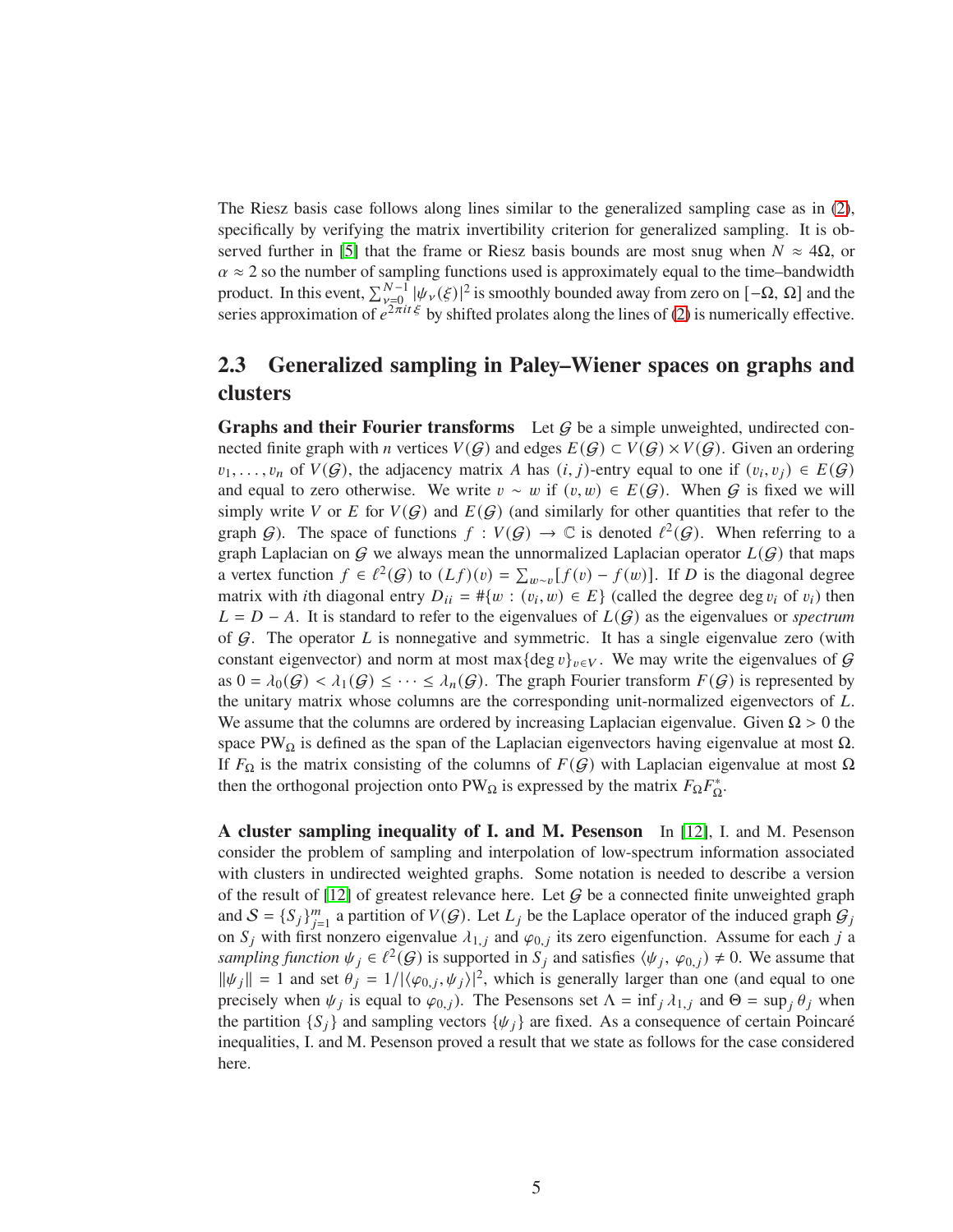**Theorem 2** *For every*  $f \in PW_{\Omega}$ *, where*  $0 < \Omega < \Lambda/\Theta$ *, the Plancherel–Polya inequalities* 

<span id="page-5-1"></span>
$$
\frac{(1-\mu)\epsilon}{(1+\epsilon)\Theta}||f||^2 \le \sum_{j=1}^m |\langle f, \psi_j \rangle|^2 \le C||f||^2 \tag{3}
$$

*hold for a fixed*  $C > 0$  *provided*  $\mu = (1 + \epsilon) \frac{\Theta}{\Lambda} \Omega < 1$ *.* 

It is also proved that the coefficients  $\langle f, \psi_i \rangle$  identify  $f \in PW_{\Omega}$  uniquely.

The condition on  $\Omega$  which implies that  $\Omega < \Lambda/\Theta = \inf \lambda_{1,j} \inf |\langle \psi_j, \varphi_{0,j} \rangle|^2$  is fairly restrictive since it implies that  $\Omega < \lambda_{1,j}$ . The Pesensons raise the question how big is the admissible interval  $[0, \Lambda/\Theta)$ . In the limiting case of a disconnected graph, this interval contains only the zero eigenvalue of each cluster. In the weighted case, if one allows for very weak weighted connections between disjoint clusters, and accounts for continuity of the spectrum with respect to the weights, the admissible interval will then contain a number of eigenvalues equal to the number of clusters.

The Pesensons go on to give examples of sampling functionals defined by  $\psi_j$ , including cluster averages, pointwise samples, and variational splines, explaining how the constants in [\(3\)](#page-5-1) depend on these choices. They then raise the question whether similar results can be obtained for a segment of the spectrum strictly larger than the interval  $[0, \Lambda/\Theta)$ . This raises a broader question, whether sampling inequalities like [\(3\)](#page-5-1) for clustered graphs can be extended beyond Paley–Wiener spaces that encode a single eigenvalue per cluster. Stated differently: for a given graph G and vertex partition  $S = \{S_i\}$ , is there a frame for PW $\Omega$  in which each frame element is well concentrated in one of the  $S_i$ ? In contrast to the case of a homogeneous setting like the real line in Thm. [1,](#page-3-2) how sampling or frame inequalities apply will depend on the geometry of the clusters relative to the whole graph. We will consider two similar looking, but structurally different examples in Sects. [3](#page-6-0) and [4](#page-14-1) to elaborate on this point. First, we make some general remarks about how local versus global geometry is reflected in the Laplacian.

Consistent with classical sampling theorems, in order to obtain sampling bounds for larger values of  $\Omega$ , including values that account for larger eigenvalues of the cluster Laplacians, requires enough sampling functionals per cluster to account for larger cluster eigenmodes. The unnormalized graph Laplacian L can be expressed as  $L = \tilde{L} + \sum_j L_j$  where  $\tilde{L}$  accounts for connections between clusters. If  $v$  is an *insulated* vertex, meaning that all neighbors of  $v$  in  $G$ lie in  $S_j$ , then  $(Lf)(v) = (L_j f)(v)$ . More generally, if  $\tilde{L}$  has small norm, it suggests that an inequality like [\(3\)](#page-5-1) should hold on a subspace of  $PW_{\Omega}$  accounted by eigenvalues of separate  $L_i$ smaller than  $\Omega - ||\tilde{L}||$ , leaving the question how to account for global behavior encoded in  $\tilde{L}$ .

#### <span id="page-5-0"></span>**2.4 Cycles and cubes**

In Sects. [3](#page-6-0) and [4](#page-14-1) we study examples of graphs amenable to analytical methods to study concentration of low-spectrum components on relatively densely connected subsets of vertices. These graphs are combinations of cycles and cubes whose properties we outline now.

The *m*-cycle  $C_m$  is the graph whose vertices are the elements of  $\mathbb{Z}_m$  (we denote simply by  $\ell$  the vertex of the element  $\ell \in \mathbb{Z}_m$ ) and adjacency is defined by  $\ell \sim \ell'$  if and only if  $\ell' = \ell \pm 1$ mod *m*. The Laplacian  $L(C_m)$  of  $C_m$  is usually represented by the  $m \times m$  matrix 2*I* –  $A_m$ where  $A_m$  is the symmetric matrix with entries equal to  $A_m(k, k + 1) = 1 = A_m(k - 1, k)$  and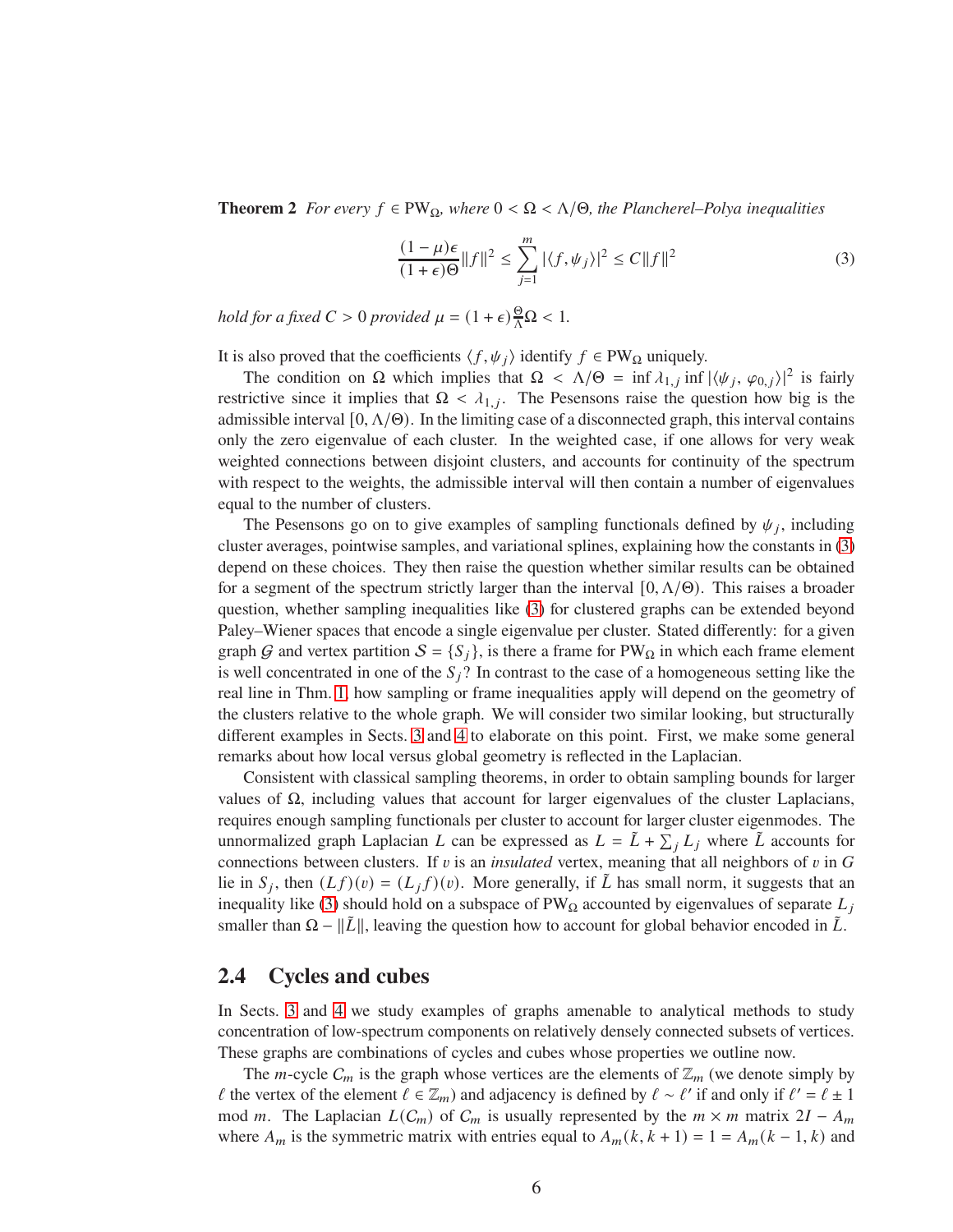$A_m(k, \ell) = 0$  if  $|(k - \ell) \mod m| \neq 1$  (here entries are indexed by  $0, \ldots, m-1$  with addition modulo *m*). The eigenvectors of  $L(C_m)$  are, up to normalization,  $E_k(\ell) = e^{2\pi i k\ell/m}/\sqrt{m}$  with eigenvalue  $2 - 2\cos(2\pi k/m) = 4\sin^2(\pi k/m)$ . When  $m = 2$  these eigenvalues are zero and two. The Fourier transform of  $C_m$  is represented by the matrix with columns  $E_k$ . When  $m = 2$ it is the Haar matrix  $H = \frac{1}{\sqrt{2}}$  $(1 \ 1)$ 1 −1 .

The Cartesian product of two graphs G and H is the graph  $G \Box H$  with  $V(G \Box H) =$  $V(G) \times V(H)$  and  $E(G \square H)$  defined by  $(u_1, v_1) \sim (u_2, v_2)$  if  $u_1 \sim u_2$  and  $v_1 = v_2$  or  $u_1 = u_2$ and  $v_1 \sim v_2$ . The Laplacian  $L(G \square H)$  is the Kronecker product  $L(G) \otimes L(H)$  of  $L(G)$  and  $L(\mathcal{H})$  (if A is  $m \times n$  then  $A \otimes B$  has  $m \times n$  blocks, and  $(k, \ell)$ -th block equal to  $a_{k\ell}B$ ) and therefore the eigenvalues of  $L(G \square H)$  are sums of eigenvalues of  $L(G)$  and  $L(H)$  (with corresponding multiplicities).

The Boolean cube  $\mathcal{B}_N$  is the *N*-fold Cartesian product of  $C_2$ . It has vertices  $\mathbb{Z}_2^N$  $\frac{N}{2}$  where two vertices  $v = (\epsilon_1, ..., \epsilon_N)$  and  $w = (\epsilon'_1, ..., \epsilon'_N)$  are adjacent precisely when  $v - w = e_i$ (subtraction in  $\mathbb{Z}_2^N$  $2^{N}$ ) for some  $i \in \{1, ..., N\}$  where  $e_i$  has one in the *i*th coordinate and zeros in the other coordinates. The unnormalized Laplacian eigenvalues are  $0, 2, \ldots, 2N$  where  $2k$ has multiplicity  $\binom{N}{k}$ . The Fourier transform of  $\mathcal{B}_N$  is a Hadamard matrix  $H_N$  of size  $2^N \times 2^N$ whose columns, up to redindexing (reordering of rows and columns) are those of the Nth Kronecker product of the Haar matrix H. The Fourier transform of  $\mathbb{Z}_2^N$  can also be indexed by elements  $\gamma \in \mathbb{Z}_2^N$ . In this case, if  $h_\gamma$  is the column of  $H_N$  corresponding to  $\gamma \in \mathbb{Z}_2^N$  then  $h_{\gamma}(v) = 2^{-N/2}(-1)^{\langle v, \gamma \rangle}$ . Further elaboration on these basic concepts on cubes relevant to following discussion can be found in [\[6,](#page-21-3) [7\]](#page-21-4)

## <span id="page-6-0"></span>**3 Example 1: Sampling on Vertex substitution of cubes on cycles.**

#### <span id="page-6-1"></span>**3.1 Vertex substitution of cubes on cycles**

Spectral properties of edge substitution graphs were studied by Strichartz in [\[13\]](#page-21-7) and in [\[14\]](#page-21-8), where sampling properties were also established. In edge substitution, a copy of a fixed graph H which has two designated vertices  $v_0$  and  $v_1$ , is placed along each edge of a graph G in such a way that  $v_0$  and  $v_1$  are identified with the terminals of each corresponding edge. In the case of a 2-regular graph (a cycle) it makes sense, instead, to substitute a fixed graph for each vertex of the cycle in such a way that  $v_0$  and  $v_1$  become terminals of successive edges. We denote such a substitution of H for each vertex of  $C_m$  by  $H \vdash C_m$ . The symbol "⊦" is used to indicate the asymmetric roles of the component graphs.

Our first set of examples of structured graphs consisting of several connected clusters are the graphs  $\mathcal{B}_N$  ⊦  $C_m$ , in which each vertex of a cycle is replaced by a copy of  $\mathcal{B}_N$ . We will denote by  $\mathcal{B}_{N}^{k}$  the copy of  $\mathcal{B}_{N}$  placed on the *k*th vertex of  $C_{m}$  ( $k = 0, ..., m - 1$ ) and by  $v_{0}^{k}$  and  $v_{1}^{k}$  the vertices of  $\mathcal{B}_{N}^{k}$  corresponding to the zero element **0** = (0, ..., 0) and ones-**1** =  $(1, ..., 1)$  of  $\mathbb{Z}_2^N$ <sup>N</sup>. Since the transformation that replaces  $v = (\epsilon_1, \ldots, \epsilon_N) \in \mathbb{Z}_2^N$  $\frac{N}{2}$  by  $\tilde{v} = (1 + \epsilon_1, \ldots, 1 + \epsilon_N) \in \mathbb{Z}_2^N$  is an isomorphism of  $\mathcal{B}_N$ , it is not really critical whether we assign  $v_0^k$  or  $v_1^k$  as the neighbor of  $v_1^{k-1}$  (resp.  $v_0^{k+1}$ ), but for simplicity we always assign  $v_1^{k-1} \sim v_0^k$  and  $v_1^k \sim v_0^{k+1}$ , see Fig. [1.](#page-7-0) Generically we will denote by  $v^k$  the copy of  $v \in V(\mathcal{B}_N)$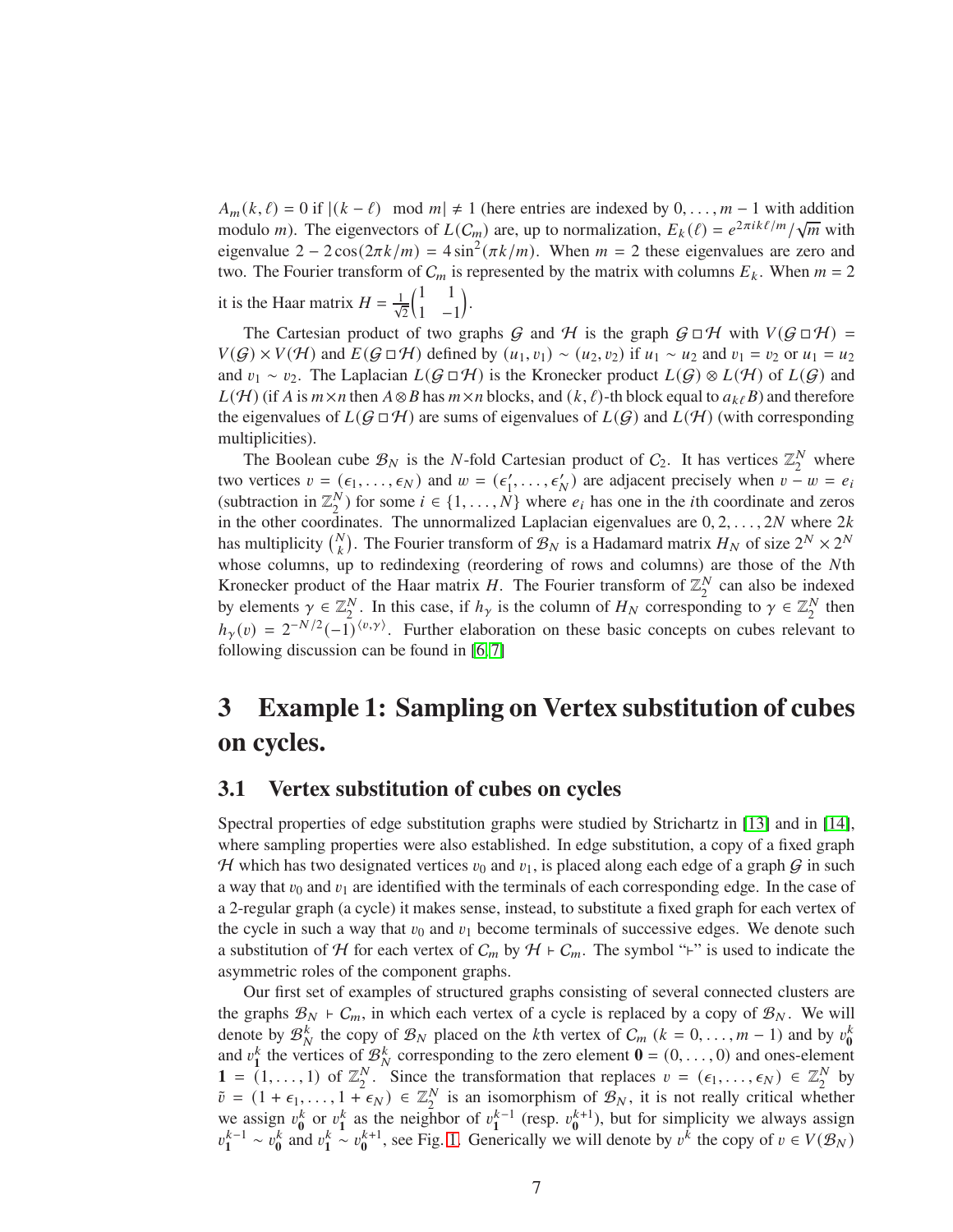lying in  $V(\mathcal{B}_N^k)$ . We refer to  $\mathcal{B}_N \vdash C_m$  as the *vertex substitution* of  $\mathcal{B}_N$  on  $C_m$ . As in [\[13\]](#page-21-7), we will use the term *Dirichlet eigenvector* to refer to an eigenvector of the Laplacian  $L(\mathcal{B}_N)$  that vanishes at **0** and **1**.

Denote by  $\iota_k$  the mapping of a vertex function  $\varphi$  on  $\mathcal{B}_N$  to one on  $\mathcal{B}_N$  ⊢  $C_m$  such that  $(\iota_k \varphi)(u^k) = \varphi(u), u \in V(\mathcal{B}_N)$  and  $(\iota_k \varphi)(u^{\ell}) = 0, \ell \neq k$ . Any vertex in  $V(\mathcal{B}_N \vdash C_m)$  that is not a copy of  $v_0$  or  $v_1$  will be called an *insulated vertex*. It is clear that, at any insulated vertex  $u^k \in$  $V(\mathcal{B}_N^k)$ , for any vertex function  $f \in \ell^2(\mathcal{B}_N)$ ,  $(L(\mathcal{B}_N + C_m))(u_k f)(u^k) = (u_k L(\mathcal{B}_N) f)(u^k)$ . The following is then clear.

**Lemma 3** *If*  $\varphi$  *is a Dirichlet eigenvector of*  $L(\mathcal{B}_N)$  *then*  $\iota_k(\varphi)$  *is an eigenvector of*  $L(\mathcal{B}_N + \mathcal{C}_m)$ with the same eigenvalue as the  $L(\mathcal{B}_N)$ -eigenvalue of  $\varphi$ , and vanishing outside  $\mathcal{B}_N^k$ .

We will also refer to any function of the form  $\iota_k \varphi$ , where  $\varphi$  is a Dirichlet eigenvector of  $L(\mathcal{B}_N)$ , as a Dirichlet eigenvector (of  $L(\mathcal{B}_N \rvert C_m)$ ).



<span id="page-7-0"></span>Figure 1: Graphic representation of  $\mathcal{B}_2$  ⊢  $C_3$ 

<span id="page-7-1"></span>**Lemma 4** For each fixed  $K$   $(0 \lt K \lt N)$  the span of the 2K-Dirichlet eigenvectors on  $\mathcal{B}_N \vdash C_m$  has dimension  $m\left(\binom{N}{K} - 1\right)$ .

**Proof.** There are  $\binom{N}{K}$  linearly independent (mutually orthogonal) Hadamard eigenvectors  $h_{\gamma}$ with  $L(\mathcal{B}_N)$ -eigenvalue 2K. Recall that  $h_\gamma(v) = 2^{-N/2}(-1)^{\langle v, \gamma \rangle}$ . In particular,  $h_\gamma(0) = 2^{-N/2}$ for every  $\gamma$  and  $h_{\gamma}(1) = 2^{-N/2}(-1)^{\# \{j : \gamma_j = 1\}}$  for each  $\gamma \in \mathbb{Z}_2^N$ . Therefore  $h_{\gamma}(1) = 2^{-N/2}(-1)^K$ when  $\sum \gamma_i = K$  as is the case for each 2K-eigenvector of  $\bar{L}(\mathcal{B}_N)$ . An element of the span of the 2K-eigenvectors has the form  $\sum_{|\gamma|=K} c_{\gamma} h_{\gamma}$ . The closed subspace generated by coefficients  ${C_{\gamma}}_{|\gamma|=K}$  :  $\sum_{N} c_{\gamma} = 0$ } has one-dimensional orthocomplement ( $c_{\gamma}$  constant) and therefore has dimension  $\binom{N}{K} - 1$ . This subspace of the 2K-eigenspace of  $L(\mathcal{B}_N)$  evidently contains the Dirichlet eigenvectors of  $\mathcal{B}_N$ . There is one isomorphic copy of this subspace associated with block  $\mathcal{B}_N^k$  in  $\ell^2(\mathcal{B}_N + C_m)$ . Since these copies have disjoint supports, the dimension of the direct sum of these copies is  $m\left(\binom{N}{K} - 1\right)$ .

This raises the question of eigenvalues of  $L(\mathcal{B}_N + C_m)$  that are not Dirichlet. It is clear from the proof of Lem. [4](#page-7-1) that  $L(\mathcal{B}_N)$  itself has  $\binom{N}{K}$  – 1 Dirichlet eigenvalues equal to 2K  $(0 < K < N)$ , leaving one eigenvalue for each K that is not Dirichlet. We claim that the remaining 2K-eigenvalue of  $L(\mathcal{B}_N)$  has an eigenvector of the form  $\varphi = c_K \sum_{|\gamma|=K} h_\gamma$ . We refer to such  $\varphi$  as the Neumann eigenvector of  $L(\mathcal{B}_N)$  with eigenvalue  $2K$ .

**Lemma 5** *For each fixed*  $K$  ( $0 \le K \le N$ ) the vector  $h_{n,K} = c_K \sum_{|\gamma|=K} h_{\gamma}$  ( $c_K$  is chosen *to make*  $||h_{n,K}|| = 1$ *) is a Neumann eigenvector of*  $L(\mathcal{B}_N)$ *. The vectors*  $h_{n,K}$  *are mutually orthogonal for different* K and are orthogonal to the Dirichlet eigenvectors of  $L(\mathcal{B}_N)$ .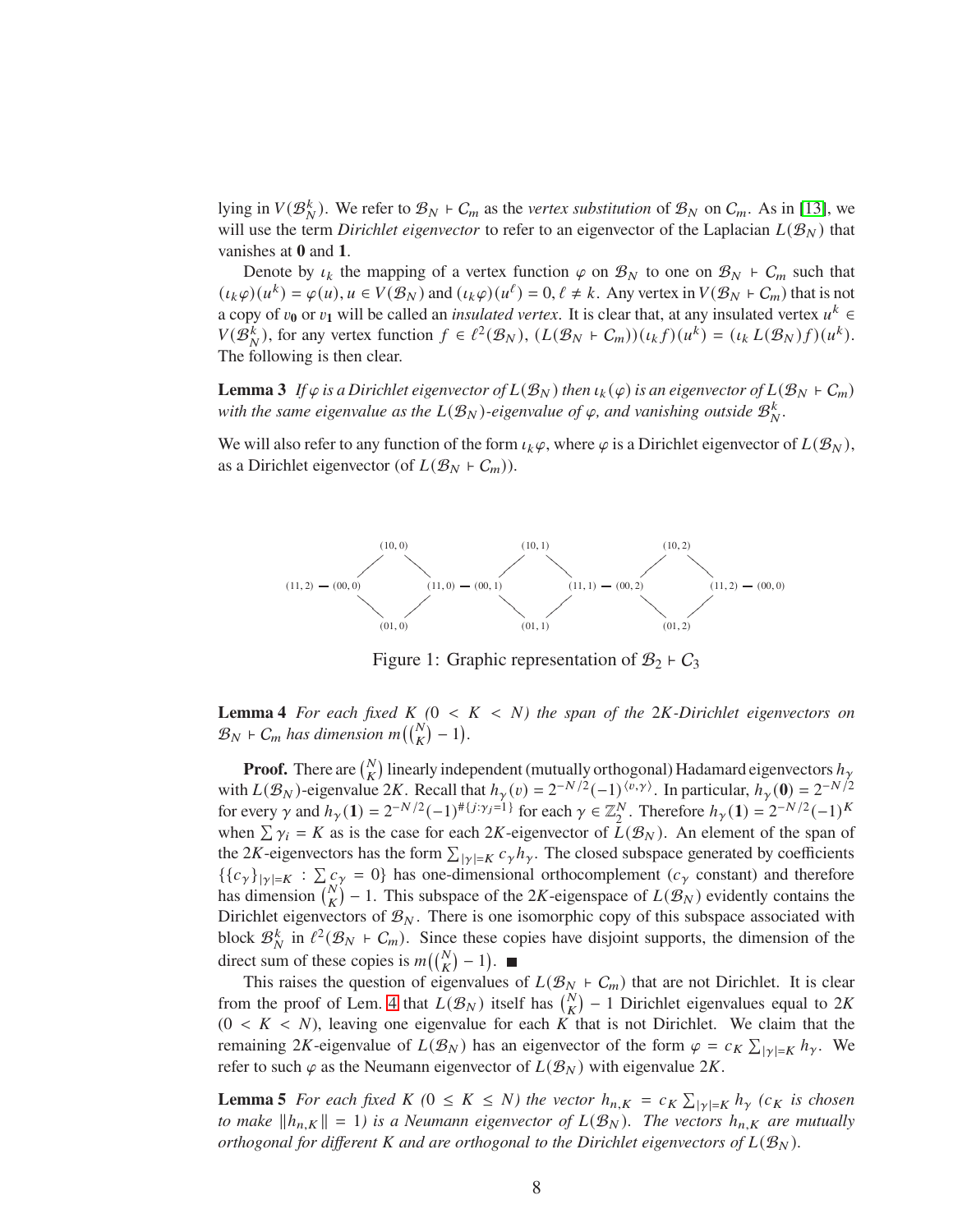**Proof.** Since each  $h_{\gamma}$  with  $|\gamma| = K$  is a 2K-eigenvector of  $L(\mathcal{B}_N)$ , the same holds for  $\sum_{|\gamma|=K} h_{\gamma}$ . Since the Hadamard vectors are orthogonal  $(\langle h_{\gamma}, h_{\gamma'} \rangle = \delta_{\gamma, \gamma'})$ , it follows that  $\langle h_{n,K}, h_{n,K'} \rangle = 0$  if  $K \neq K'$ . Orthogonality between Dirichlet and Neumann eigenvectors for different K follows in the same way. For the same K, if  $\varphi = \sum_{|\gamma|=K} c_{\gamma} h_{\gamma}$  is such that  $\sum_{|\gamma|=K} c_{\gamma} = 0$  then

$$
\langle \varphi, \, h_{n,K} \rangle = c_K \sum_{|\gamma|=|\gamma'|=K} c_\gamma \langle h_\gamma , \, h'_\gamma \rangle = c_K \sum_{|\gamma|=|\gamma'|=K} c_\gamma \delta_{\gamma,\gamma'} = c_K \sum_{|\gamma|=K} c_\gamma = 0 \, .
$$

This proves that  $h_{n,K}$  is orthogonal to any Dirichlet eigenvector and completes the proof of the Lemma. ■

Concatenating 2K-Dirichlet eigenvectors supported on  $\mathcal{B}_N^k$ ,  $k = 0, \ldots, m - 1$  results in a 2K-eigenvector of  $L(\mathcal{B}_N + C_m)$ . Remaining eigenvectors of  $L(\mathcal{B}_N + C_m)$  are formed by joining elements of Neumann eigenspaces on the  $\mathcal{B}_{N}^{k}$  in such a way that the resulting vertex function on  $\mathcal{B}_N$  ⊢  $C_m$  is a global eigenvector of  $L(\mathcal{B}_N + C_m)$ . We do this by leveraging the exponential structure of eigenvectors of  $L(C_m)$  to define *augmented Laplacian* operators on  $\mathcal{B}_N$  whose eigenvectors can be concatenated to form eigenvectors of  $L(\mathcal{B}_N \rvert C_m)$ .

For  $\alpha \in \mathbb{C} \setminus 0$ , define a *corner matrix*  $C_{\alpha}$  of size  $2^N \times 2^N$  such that

$$
C_{\alpha}(1, 1) = 1 = C_{\alpha}(2^N, 2^N), C_{\alpha}(1, 2^N) = -\frac{1}{\alpha}
$$
, and  $C_{\alpha}(2^N, 1) = -\alpha$ 

and  $C_{\alpha}(i, j) = 0$  otherwise.  $C_{\alpha}$  has a single eigenvalue equal to two and all other eigenvalues equal to zero. Recall that we use lexicographic ordering on  $\mathcal{B}_N$  so that for a  $2^N \times 2^N$  matrix A acting on  $\ell^2(\mathcal{B}_N)$  and vertex function f, the first column of  $Af$  is  $f(\mathbf{0})$  times the first column of A and the last column of  $Af$  is  $f(1)$  times the last column of A. Therefore,  $C_{\alpha}f$  is the vector whose first entry is  $f(\mathbf{0}) - f(\mathbf{1})/\alpha$ , whose last entry is  $f(\mathbf{1}) - \alpha f(\mathbf{0})$ , and whose other entries are equal to zero. We now assume that  $|\alpha| = 1$  and define the augmented Laplacian

$$
L_{\alpha}(\mathcal{B}_N) = L(\mathcal{B}_N) + C_{\alpha}.
$$
 (4)

At any insulated vertex  $v \in V(\mathcal{B}_N)$ ,  $(L_\alpha f)(v) = (Lf)(v) (L = L(\mathcal{B}_N))$ . In particular, any 2K-Dirichlet eigenvector of L is also a 2K-eigenvector of  $L_{\alpha}$ . On the other hand,  $(L_{\alpha} f)(0)$  =  $(Lf)(0) + f(0) - f(1)/\alpha$  and  $(L_{\alpha}f)(1) = (Lf)(1) + f(1) - \alpha f(0)$ . The non-Dirichlet eigenvectors of  $L_{\alpha}$  can be regarded as perturbations of the Neumann eigenvectors of L. Since the norm of  $C_{\alpha}$  is two and since the output vectors of  $C_{\alpha}$  are zero in all but the first and last rows, whereas the Neumann eigenvectors are nonzero in all rows, the norm of  $C_{\alpha}$  on the Neumann subspace of  $\ell^2(\mathcal{B}_N)$  is strictly smaller than two, and each non-Dirichlet eigenvector of  $L_\alpha$ can be regarded as a nonnegative perturbation of the Neumann eigenvector of  $L$  having the closest eigenvalue. We summarize this analysis of Dirichlet and *Neumann-type* eigenvectors of  $L_{\alpha}(\mathcal{B}_N)$  as follows.

<span id="page-8-0"></span>**Lemma 6** Let  $|\alpha| = 1$ . The operator  $L_{\alpha}(\mathcal{B}_N)$  has a complete set of eigenvectors of the *following form: (i) h is a Dirichlet eigenvector of*  $L(\mathcal{B}_N)$  *(with the same eigenvalue), or (ii)*  $h = \sum_{\kappa=0}^{N} c_{\kappa}(\alpha) h_{n,\kappa}$ . There are  $N+1$  mutually orthogonal eigenvectors of  $L_{\alpha}(\mathcal{B}_N)$  of the *second type.*

**Proof.** The different eigenvectors of type (ii) have eigenvalue  $2K + \epsilon_K$  ( $\epsilon_K \in (0, 2)$ ) for different  $K \in \{0, \ldots, N\}$  and are therefore mutually orthogonal. ■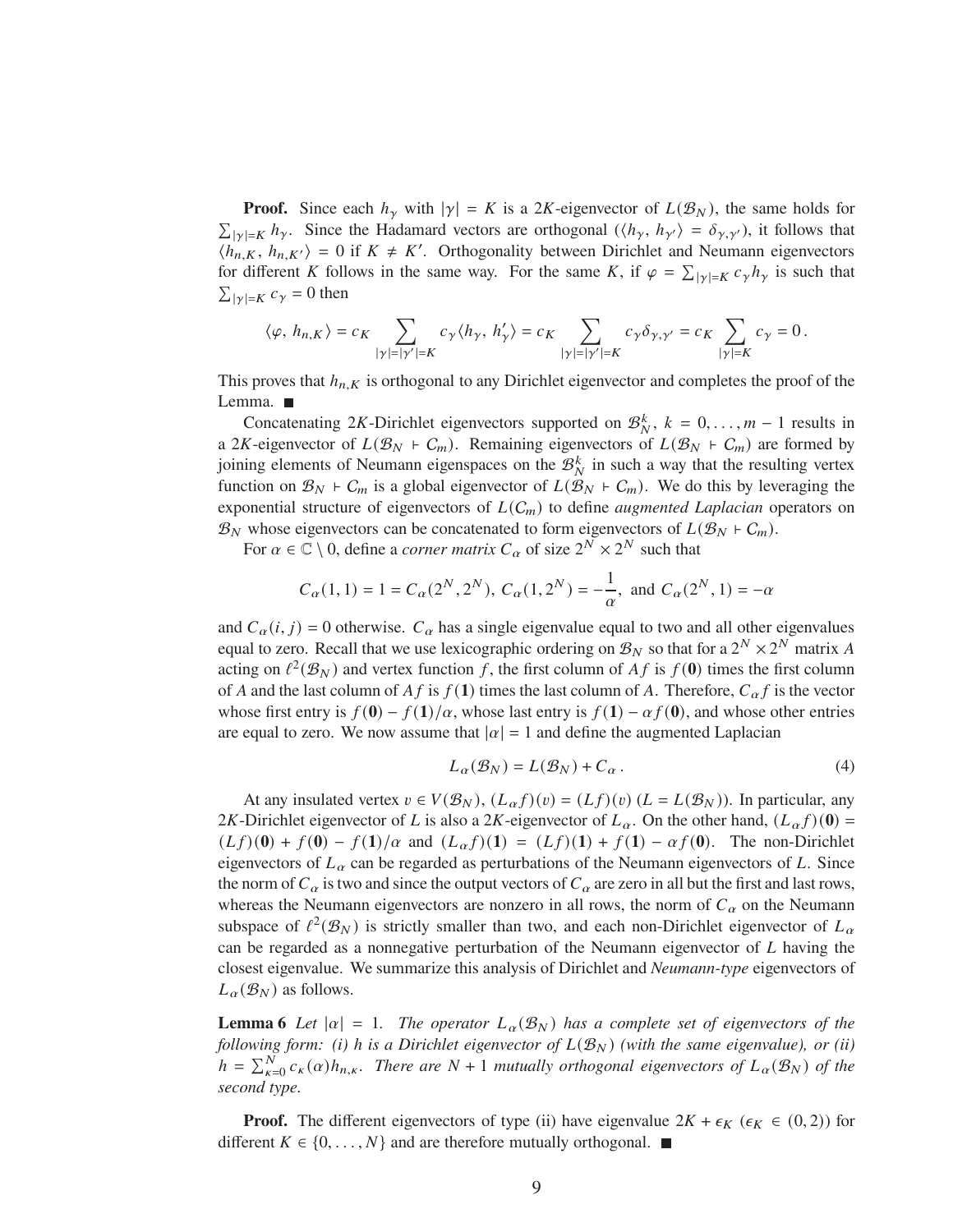**Augmented Laplacians and eigenvectors of**  $L(\mathcal{B}_N \rvert \mathcal{C}_m)$  The eigenvectors of  $L(\mathcal{C}_m)$ are  $E_v = \{e^{2\pi i v \ell/m} / \sqrt{m}\}_{\ell=0}^{m-1}$ . For  $f \in \ell^2(\mathcal{B}_N + \mathcal{C}_m)$  one has

$$
(L(\mathcal{B}_N + C_m)f)(v_0^k) = (L(\mathcal{B}_N^k)f)(v_0^k) + [f(v_0^k) - f(v_1^{k-1})]
$$

and similarly

$$
(L(\mathcal{B}_N + C_m)f)(v_1^k) = (L(\mathcal{B}_N^k)f)(v_1^k) + [f(v_1^k) - f(v_0^{k+1})],
$$

while  $(L(\mathcal{B}_N \models C_m)f)(v) = (L(\mathcal{B}_N^k)f)(v)$  for any insulated vertex  $v \in V(\mathcal{B}_N^k)$ . Suppose now that the sample vectors  $\{f(v_0^k)\}_{k=0}^{m-1}$  and  $\{f(v_1^k)\}_{k=0}^{m-1}$  form eigenvectors of  $L(C_m)$ . Then there is a value  $v \in \{0, ..., m-1\}$  such that  $f(v_0^{k+1}) = e^{2\pi i v/m} f(v_0^k)$ . Assume that, for the same  $v$ , we also have  $f(v_1^k) = e^{2\pi i v/m} f(v_1^{k-1})$ . In this event, for  $\alpha = e^{2\pi i v/m}$  one then has

$$
(L(\mathcal{B}_N + C_m)f)(v_0^k) = (L(\mathcal{B}_N^k)f)(v_0^k) + [f(v_0^k) - e^{-2\pi i v/m} f(v_1^k)] = L_\alpha(\mathcal{B}_N^k)f)(v_0^k)
$$

and similarly

$$
(L(\mathcal{B}_N + C_m)f)(v_1^k) = (L(\mathcal{B}_N^k)f)(v_1^k) + [f(v_1^k) - e^{2\pi i \nu/m} f(v_0^k)] = L_\alpha(\mathcal{B}_N^k)f)(v_1^k).
$$

Suppose now that the restriction of  $\varphi$  to  $\mathcal{B}_N^0$  is an eigenvector of  $L_\alpha(\mathcal{B}_N^0)$  where  $\alpha = e^{2\pi i \nu/m}$ , in other words, this restriction has the form  $\iota_0 f$  where f is an eigenvector of  $L_{\alpha}(\mathcal{B}_N)$ , and suppose that the restriction of  $\varphi$  to  $\mathcal{B}_N^k$  is equal to  $e^{2\pi i v k/m} \iota_k f$  for the same f, for each  $k = 0, \ldots, m$ . We conclude from the observations above then that  $\varphi$  is an eigenvector of  $L(\mathcal{B}_N \vdash C_m)$  whose eigenvalue is equal to the  $L_{\alpha}(\mathcal{B}_N)$ -eigenvalue of f for  $\alpha = e^{2\pi i \nu/m}$ . We can use Lem. [6](#page-8-0) to describe a complete family of eigenvectors of  $L(\mathcal{B}_N + C_m)$  as follows.

<span id="page-9-0"></span>**Theorem 7** *The eigenvectors*  $\varphi$  *of*  $L(\mathcal{B}_N \rightharpoonup C_m)$  *have one of the following types:* 

*(i) Dirichlet type:*  $\varphi$  *is supported in*  $\mathcal{B}_N^k$  *for some*  $k \in \mathbb{Z}_m$  *and is a Dirichlet* 2*K*-*eigenvector of*  $L(\mathcal{B}_N^k)$  for a fixed value of  $K \in \{0, 1, \ldots, N\}$ *, or* 

(*ii*) Neumann type: the sample vectors  $\{\varphi(v_0^k)\}\$  and  $\{\varphi(v_1^k)\}\$ ,  $k = 0, \ldots, m-1$ , are eigenvectors *of*  $L(C_m)$  and the restriction of  $\varphi$  to  $\mathcal{B}_N^{(k)}$  is an eigenvector of  $L_\alpha(\mathcal{B}_N)$ ,  $\alpha = e^{2\pi i \nu/m}$  for a fixed  $\nu \in \mathbb{Z}_m$ .

*The number of linearly independent*  $2K$ -eigenvectors of Dirichlet type is  $m\binom{N}{K} - 1$  for each  $K = 0, \ldots, N$  and the number of linearly independent eigenvectors of Neumann type is  $m(N+1)$ , *with values indexed by K and v. Together, the linearly independent sets of eigenvectors of Dirichlet or Neumann type form a complete set of*  $m2^N$  *eigenvectors of*  $L(\mathcal{B}_N + \mathcal{C}_m)$ *.* 

It is worth mentioning that for each group  $K = 0, \ldots, N$  there is a collection of m eigenvectors of Neumann type whose eigenvalues are of the form  $2K + \epsilon_{K,\nu}$  where  $\epsilon_{K,\nu} \in (0, 2)$ , see Fig. [2.](#page-12-0) These eigenvectors have the form  $\sum_{\kappa=0}^{N} c_{\kappa}(\alpha) h_{n,\kappa}$  on  $\mathcal{B}_{N}^{k}$ .

**of Thm.** [7.](#page-9-0) By Lem. [4,](#page-7-1) there are  $\binom{N}{K}$  – 1 linearly independent Dirichlet 2K-eigenvectors of  $L(\mathcal{B}_N)$ . Since images  $\iota_k \varphi$  of such eigenvectors for different k have disjoint supports and since  $(L(\mathcal{B}_N \rvert \mathcal{C}_m)\iota_k \varphi) = \iota_k(L(\mathcal{B}_N) \varphi)$  for a Dirichlet eigenvector, it follows that there are  $m({N \choose K} - 1)$  linearly independent eigenvectors of Dirichlet type. The total number of linearly independent eigenvectors of Dirichlet type is  $\sum_{K=0}^{N} m\left(\binom{N}{K} - 1\right) = m(2^N - N - 1)$ .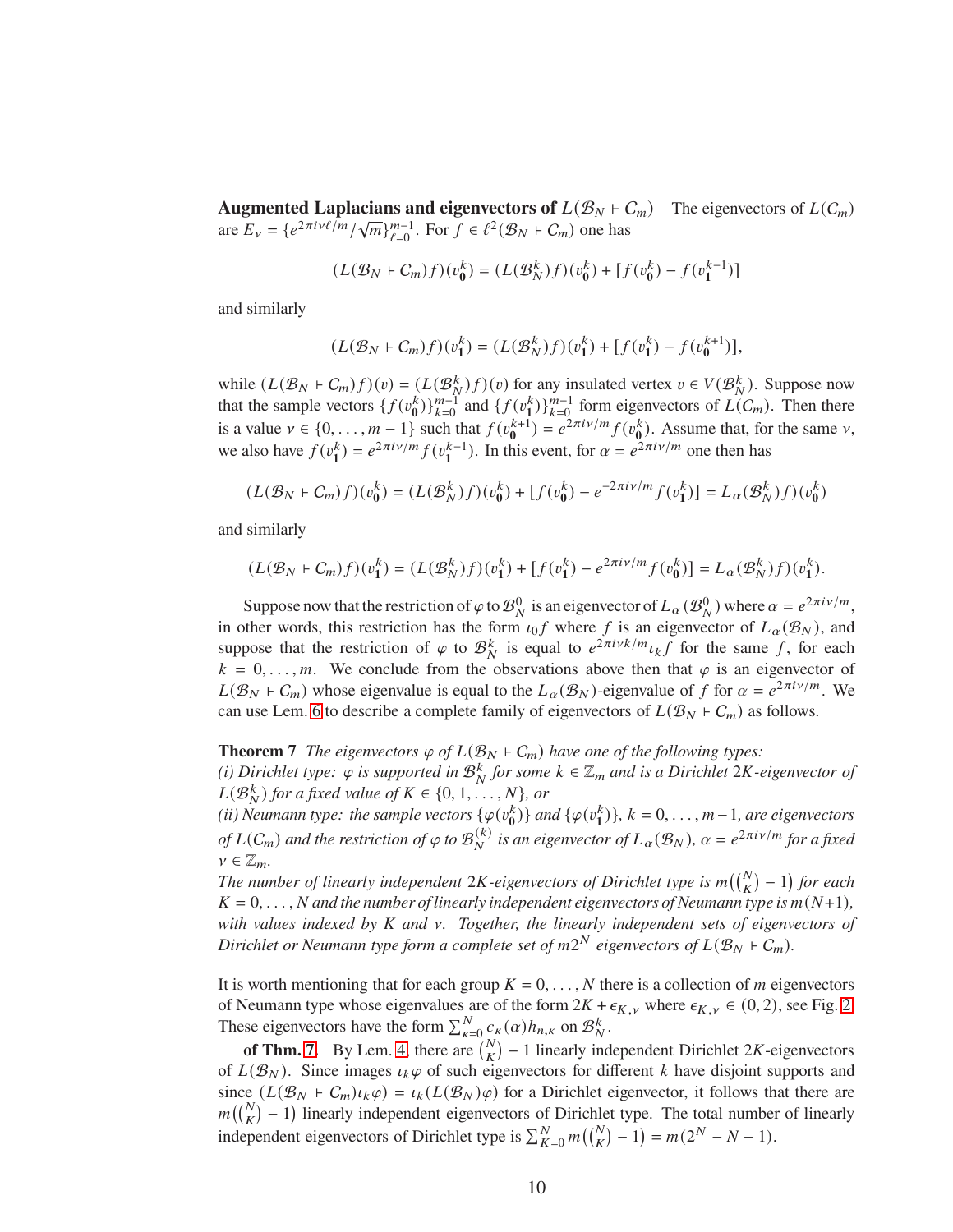The analysis above shows that if  $\varphi$  is an eigenvector of  $L_{\alpha}(\mathcal{B}_N)$  of norm one with  $\alpha =$  $e^{2\pi i v/m}$  then the vector whose values on  $\mathcal{B}_N^k$  are of the form  $e^{2\pi i v k/m}$   $l_k \varphi$  are eigenvectors of  $L(\mathcal{B}_N + C_m)$ . By Lem. [6,](#page-8-0) there are  $N + 1$  linearly independent Neumann-type eigenvectors of  $L_{\alpha}(\mathcal{B}_N)$  for each such  $\alpha$  and, when  $\varphi_0, \ldots, \varphi_N$  is a linearly independent set of such vectors, the corresponding eigenvectors  $e^{2\pi i v k/m} u_k \varphi_j$  also form a linearly independent set of  $m(N+1)$ Neumann-type elements of  $\ell^2(\mathcal{B}_N + C_m)$ ). Since Dirichlet and Neumann type eigenvectors are linearly independent, adding the total numbers of eigenvectors of each type one obtains a collection of  $m2^N = \dim(\ell^2(\mathcal{B}_N + C_m))$  eigenvectors. Therefore these eigenvectors are complete in  $\ell^2(\mathcal{B}_N \rvert C_m)$ .

#### <span id="page-10-0"></span>**3.2 Band limiting and block limiting on**  $B_N$  ⊢  $C_m$

On  $\mathcal{B}_N$  ⊢  $C_m$  let  $P_{\Omega}$  denote the operator that projects  $f \in \ell^2(\mathcal{B}_N + C_m)$  onto the span of the eigenvectors of  $L(\mathcal{B}_N + C_m)$  having eigenvalue at most  $\Omega$  and let  $Q$  denote the operator that truncates  $f \in \ell^2(\mathcal{B}_N + C_m)$  to  $\mathcal{B}_N^0$  by multiplying by zero outside  $\mathcal{B}_N^0$ . Since  $P_\Omega$  and Q are orthogonal projections, the norm of  $P_{\Omega}Q$  is at most one. Since any Dirichlet eigenvector of  $L(\mathcal{B}_N^0)$  having eigenvalue at most  $\Omega$  is in the range of  $P_{\Omega}$ , there are nontrivial unit eigenvectors of  $P_{\Omega}Q$  when  $\Omega \geq 2$ . Contrast this to the case of the real line where eigenvalues of the corresponding iterated project operator  $P_{\Omega}(\mathbb{R})\mathcal{Q}(\mathbb{R})$ —where  $P_{\Omega}(\mathbb{R})$  bandlimits elements of  $L^2(\mathbb{R})$  to  $[-\Omega, \Omega]$  and  $Q(\mathbb{R})$  truncates elements of  $L^2(\mathbb{R})$  to  $[-1, 1]$ —has all eigenvalues strictly smaller than one. On the other hand, if  $f \in PW_{\Omega}(\mathcal{B}_N + C_m)$  is in the span of the Neumann-type eigenvectors of  $L(\mathcal{B}_N + C_m)$  identified in Thm. [7,](#page-9-0) then f is not supported in  $\mathcal{B}_N^0$  so, if it is an eigenvector of  $P_{\Omega}Q$ , then the eigenvalue is strictly smaller than one.

The analysis in Thm. [7](#page-9-0) indicates that the dimension of  $PW_{2K}$  is equal to

<span id="page-10-1"></span>
$$
m\sum_{\kappa=0}^{K} \left( \binom{N}{\kappa} - 1 \right) + m\sum_{\kappa=0}^{K-1} 1 = m \left( -1 + \sum_{\kappa=0}^{K} \binom{N}{\kappa} \right) = m(\dim_K - 1) \tag{5}
$$

where dim<sub>K</sub> =  $\sum_{k=0}^{K} {N \choose k}$  is the volume of the K-ball in  $\mathcal{B}_N$ . The first terms in [\(5\)](#page-10-1) come from Dirichlet eigenvectors that are perfectly localized on  $\mathcal{B}_N^k$  for each  $k = 0, \ldots, m - 1$ . Those localized on  $\mathcal{B}_N^0$  are also eigenvectors of PQ having eigenvalue equal to one. Thus PQ has  $\sum_{k=0}^{K} {N \choose k} - 1$  eigenvalues equal to one. The second terms in [\(5\)](#page-10-1) correspond to Neumann-type eigenvectors whose norms are equally distributed over all blocks  $\mathcal{B}_{N}^{k}$ . The example below suggests that there should be K Neumann-type eigenvalues of PQ that are *close to one*, see Conj. [8,](#page-11-0) whose proof requires showing that there are  $K$  Neumann-type eigenvalues of  $PQ$  larger than 1/2. In turn, it requires proving that the vector consisting of the samples  $\{\varphi(v^k)\}\$  where  $v^k$ is the  $\mathcal{B}_{N}^{k}$ -representative of fixed  $v \in \mathcal{B}_{M}$ , is nearly cardinal for the corresponding eigenvectors  $\varphi$ , with the zero-block value equal to at least half the  $\ell^2$ -norm of the sample vector.

The conjecture implies that when  $\Omega = 2K \in 2\mathbb{N}$ , there exists a basis of eigenvectors  $\psi$  of *PQ* for PW<sub>2K</sub> ( $\mathcal{B}_N$  ⊢  $C_m$ ), most of whose eigenvalues are equal to one, and the rest having eigenvalues close to one. By associating an operator  $PQ^{(k)}$  to each separate cluster  $\mathcal{B}_{N}^{k}$  then, the conjecture implies that there is a basis of PW<sub>2K</sub> ( $\mathcal{B}_N$  ⊢  $C_m$ ) of vectors that are either perfectly or predominantly localized on a single cluster. For such a basis one will have inequalities of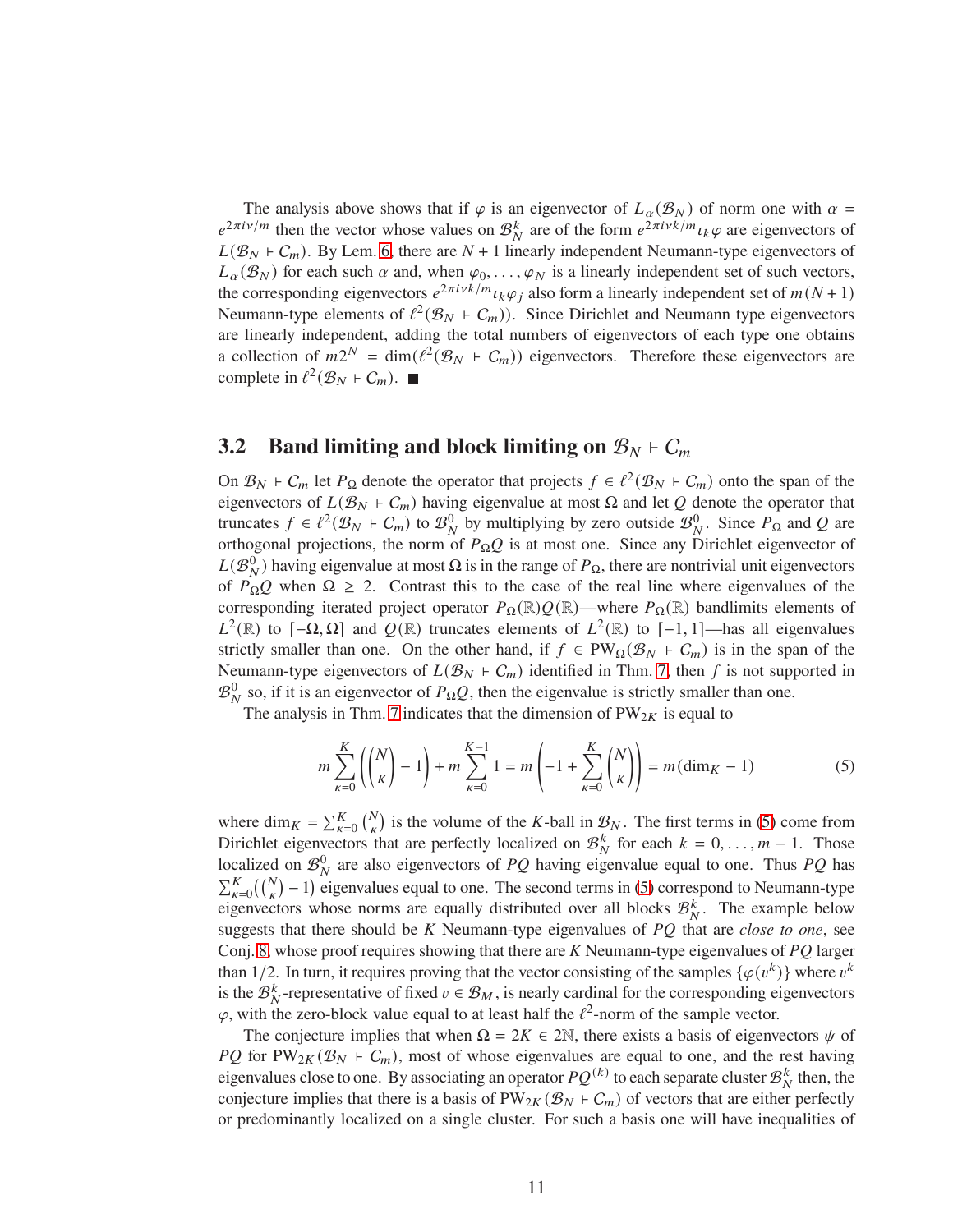the form

<span id="page-11-1"></span>
$$
\mu_K \| Q^{(k)} f \| \le \sum_{j=1}^{\dim_K - 1} |\langle Q^{(k)} f, \psi_{j,k} \rangle|^2 \le \| Q^{(k)} f \|^{2}, \quad f \in PW_{2K}
$$
 (6)

uniformly in the block parameter  $k$ , where  $\mu_K$  is the minimum eigenvalue of the Neumann-type eigenvectors of  $PQ$ .

We compare these observations with Thm. [2,](#page-4-1) which identifies one measurement per cluster to provide a sampling criterion for PW<sub>Ω</sub> on a generic graph  $G$ , but requiring  $\Omega$  to be sufficiently small. While graphs  $\mathcal{B}_N$  ⊢  $C_m$  form an extremely specific family of graphs, a consequence of [\(6\)](#page-11-1) is that on each block  $\mathcal{B}_N^k$  there is an orthonormal family of *measurement* vectors  $\psi_{j,k}$ in PW<sub>2K</sub> that are also orthogonal on  $\mathcal{B}_{N}^{k}$ , such that dim<sub>K</sub> – (K + 1) of the vectors are fully supported in  $\mathcal{B}_{N}^{k}$ , while the remaining  $\tilde{K}$  vectors are concentrated in  $\mathcal{B}_{N}^{k}$ , and such that most of the  $\ell^2$ -norm of  $f \in PW_{2K}$  on  $\mathcal{B}_N^k$  is accounted for by the measurements  $\langle Q^{(k)}f, \psi_{j,k} \rangle$ . In the specific case outlined in Sect. [3.3,](#page-14-0) the value of  $\mu_K$  in [\(6\)](#page-11-1) is much larger than 1/2.

To describe the measurement vectors  $\psi_{j,k}$  we introduce the notation  $f + g$  for vertex functions f and g defined on  $C_m$  and  $\mathcal{B}_N$  respectively, to denote the function defined on  $\mathcal{B}_N$  ⊢ C that takes the value  $f(k)u_k g(v)$  at the image of v in  $\mathcal{B}_N^k$ . Neumann type eigenvectors on  $L(\mathcal{B}_N \rvert C_m)$  described in Thm. [7](#page-9-0) have the form

<span id="page-11-2"></span>
$$
E_{\nu} + \sum_{\kappa=0}^{N} c_{\kappa}(\alpha, K) h_{n,\kappa} \equiv E_{\nu} + \varphi_{\nu, K, n}
$$
 (7)

where  $\{h_{n,k}\}_{k=0}^N$  forms an ONB for the Neumann eigenvectors of  $L(\mathcal{B}_N)$  and  $\varphi_{\nu,K,n}$  =  $\sum_{k=0}^{N} c_k(\alpha, K) \varphi_{n,k}$  is an eigenvector of  $L_\alpha(\mathcal{B}_N)$  with  $\alpha = e^{2\pi i \nu/m}$  as described in Thm. [7.](#page-9-0) The index K in [\(7\)](#page-11-2) indexes the  $L(\mathcal{B}_N \rvert C_m)$ -eigenvalue of  $E_{\nu} \rvert \varphi_{\nu,K,n}$ : as suggested by Thm. [7,](#page-9-0) for each  $K \in \{0, \ldots, N\}$ , and each  $\nu$ , there is a unique Neumann-type  $L(\mathcal{B}_N + C_m)$ -eigenvalue  $2K + \epsilon_y$  with  $\epsilon_y \in (0, 2)$  corresponding to the unique  $L_\alpha(\mathcal{B}_N)$ -eigenvalue of the form  $2K + \epsilon$ . Neumann-type eigenvectors of  $PQ$  then have the form

$$
\psi_{\nu,K,n} = \sum_{\nu} \sum_{\kappa=0}^{K-1} \beta_{\nu,\kappa} E_{\nu} + \varphi_{\nu,\kappa,n} = \sum_{\nu} E_{\nu} + \sum_{\kappa=0}^{K-1} \beta_{\nu,\kappa} \varphi_{\nu,\kappa,n} \equiv \sum_{\nu} E_{\nu} + \psi_{\nu,K}
$$

where P is the orthogonal projection onto PW<sub>2K</sub> ( $\mathcal{B}_N$  ⊢ C<sub>m</sub>). Observe that in this case the  $\mathcal{B}_N$  +  $C_m$  Neumann-type components  $\varphi_{\nu,\kappa,n}$  contributing to  $\psi_{\nu,K,n}$  themselves lie in  $PW_{2K}(\mathcal{B}_N \dashv C_m).$ 

<span id="page-11-0"></span>**Conjecture 8** *Let*  $0 < K < N$  *and let*  $P, Q$  *be defined as above. There are* dim $_K - 1$ *eigenvalues of PQ larger than*  $1/2$ *, including* dim<sub>K</sub> – (K + 1) *eigenvalues equal to one and another K eigenvalues in* (1/2, 1)*. The cyclic shifts of the corresponding eigenvectors are* linearly independent in  $\ell^2(\mathcal{B}_N + \mathcal{C}_m)$ . Therefore, these vectors form a basis for  $PW_{2K}$  which *has dimension*  $m(\text{dim}_K - 1)$ *.* 

That the Neumann-type  $PQ$  eigenvectors should have eigenvalues larger than  $1/2$  would rely on a sort of *uniform cardinality* property of the sequences of  $2^N$ th samples of  $\psi_{\nu,k,n}$  =  $\sum_{V} E_{V} + \psi_{V,K}$ , see Fig. [5](#page-13-0) for the case  $N = 7, m = 21$ .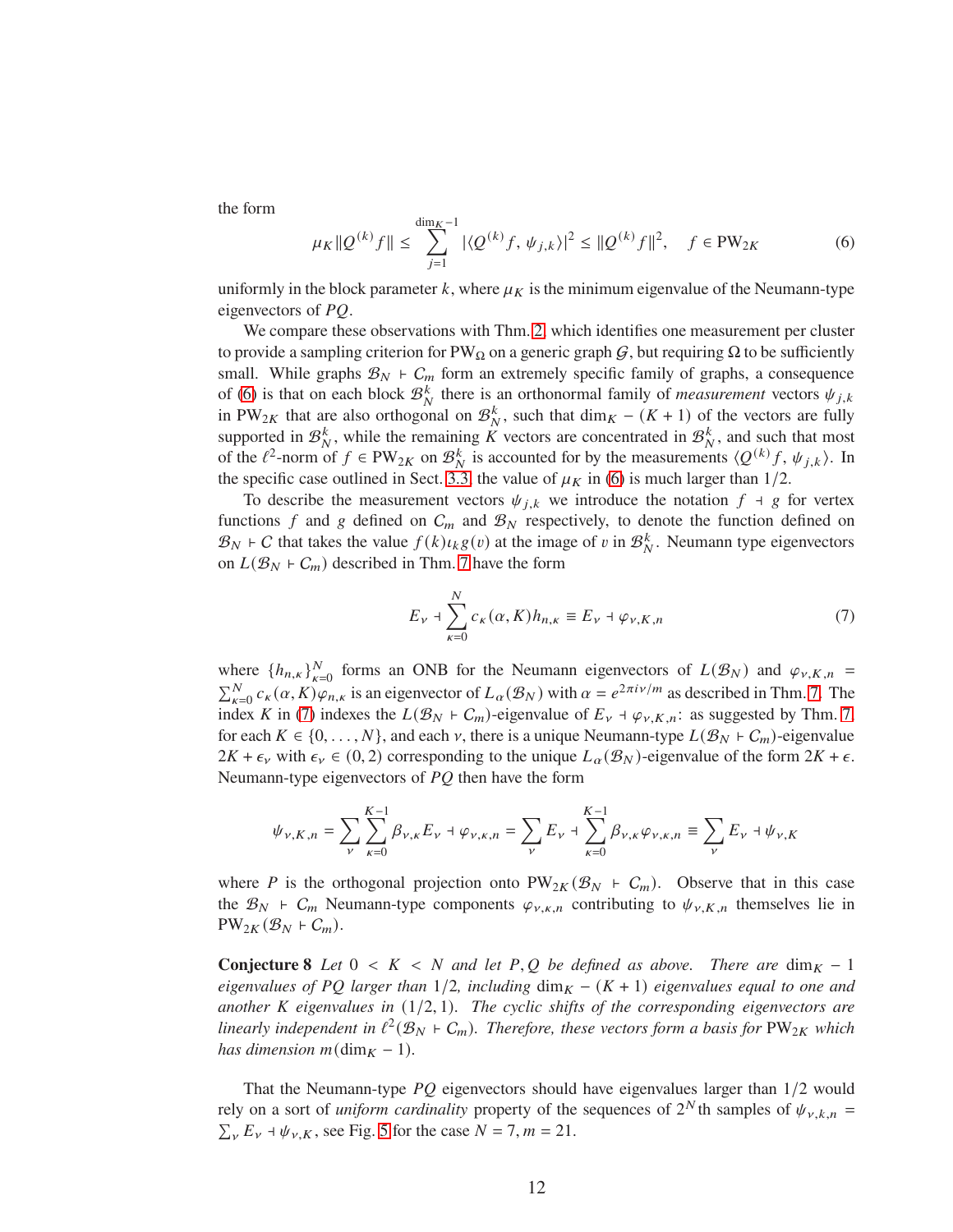

<span id="page-12-0"></span>Figure 2: First 620 eigenvalues of  $L(\mathcal{B}_7 \rvert C_{21})$ 



<span id="page-12-1"></span>Figure 3: Eigenvalues of  $PQ$  on  $B_7 \vdash C_{21}$ . First 60 eigenvalues equal one, corresponding to Dirichlet eigenvectors of  $L(\mathcal{B}_7)$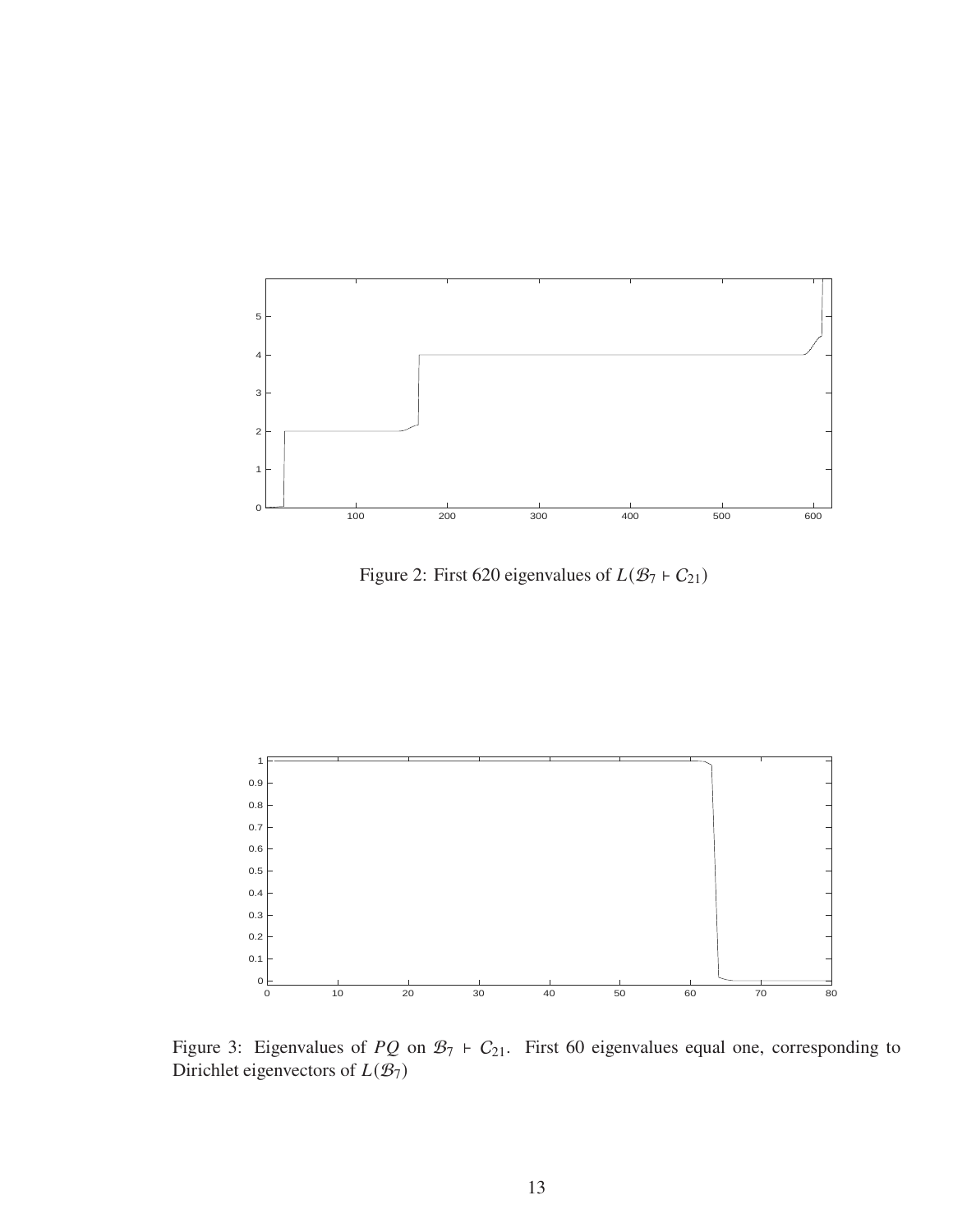

<span id="page-13-1"></span>Figure 4: Eigenvectors of PQ on  $\mathcal{B}_7$  +  $C_{21}$  corresponding to eigenvalue indices 32, 62 and 64 whose respective PQ eigenvalues are 1, 0.9982 and 0.0148. The first three cycle lengths  $(3 \cdot 128)$ are plotted on the left. Their Fourier coefficients are plotted on the right. Eigenvector 32 has its Fourier support in the Dirichlet eigenvalues while the other eigenvectors have their Fourier supports in the Neumann-type eigenvalues.



<span id="page-13-0"></span>Figure 5: Sample values of eigenvectors of  $PQ$  on  $B_7$  +  $C_{21}$  corresponding to eigenvalue indices 61–64. Each group plots the set of sample values  $\varphi_{\nu}(k + 128 * \ell), \ell = 0, \ldots, 20, k = 1, \ldots, 128$ cyclically shifted by a fixed amount for each  $v = 61$  (left) to  $v = 64$  (right). The samples are essentially cardinal (peak at the center and zeros elsewhere) for  $v = 61$  and become *less cardinal* to the point of containing an oscillation for  $v = 64$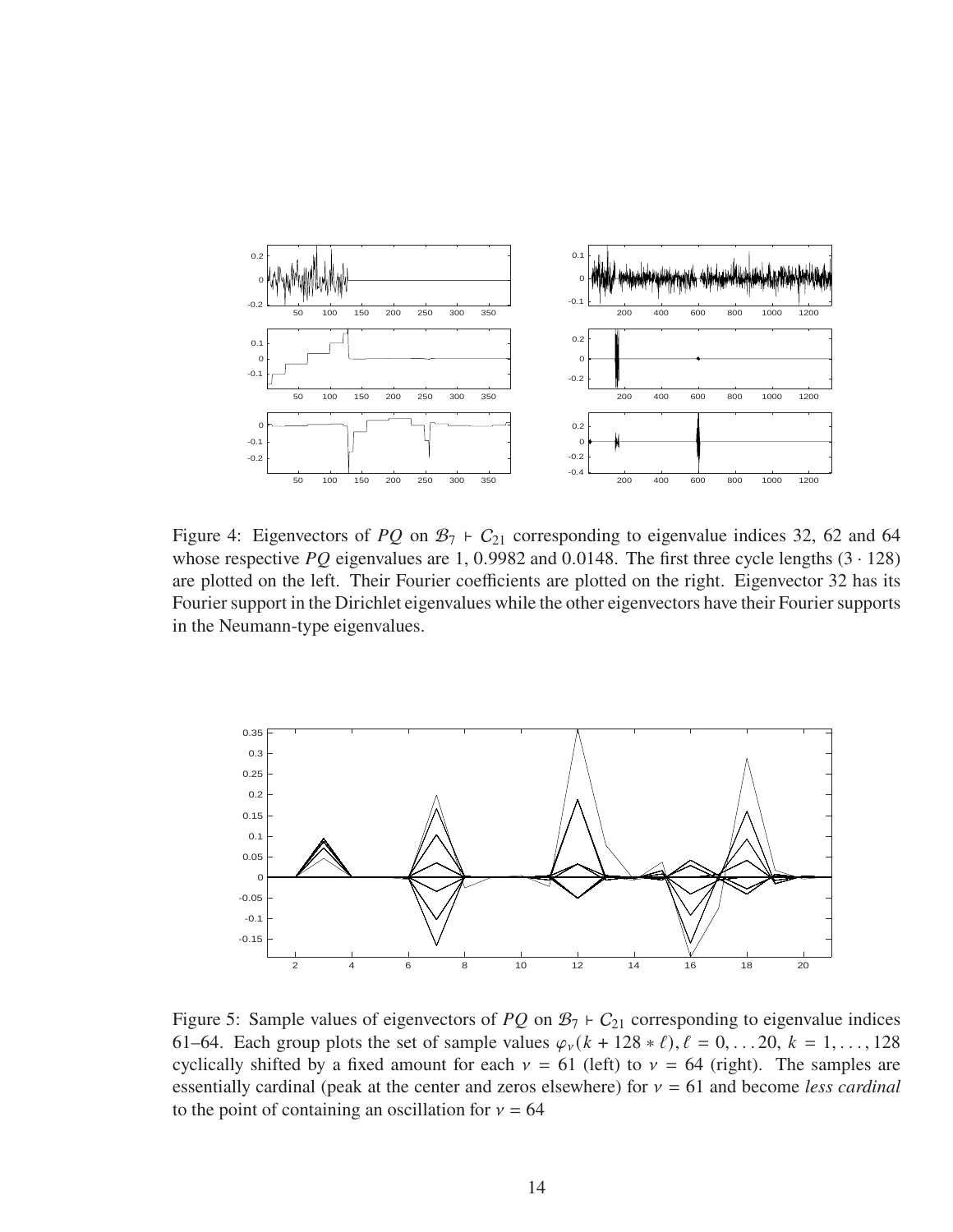### <span id="page-14-0"></span>**3.3** Specific case  $N = 7$ ,  $K = 3$ ,  $m = 21$  of  $\mathcal{B}_N$  ⊢  $C_m$

When  $m = 21$ ,  $N = 7$  and  $K = 3$  there are  $m(\text{dim}_K - 1) = 21 \cdot (-1 + \sum_{k=0}^{3} {7 \choose k}$  $\binom{7}{6}$  = 21 · 63 = 1323 eigenvalues of  $L(\mathcal{B}_N + C_m)$  with value at most 6. Most of these come from the  $21\left(\binom{7}{1} + \binom{7}{2}\right)$  $\binom{7}{2} + \binom{7}{3}$  $(\frac{7}{3}) - 3 = 21 * 60 \text{ } 2K$ -Dirichlet eigenvalues of  $L(\mathcal{B}_7 + \mathcal{C}_{21})$  for  $K = 0, ..., 3$ . As shown in Fig. [2,](#page-12-0) the zero eigenvalue and groups of  $m({N \choose k}-1) = 21({7 \choose k}-1)$  Dirichlet eigenvalues equal to  $2k$  are punctuated by transition intervals of length 21 between the eigenvalues  $2k$  and  $2(k + 1)$   $(k = 0, \ldots, 2)$ . The eigenvalues of PQ, where P is the projection onto PW<sub>6</sub>, are plotted in Fig. [3.](#page-12-1) There are 60 Dirichlet eigenvalues of  $PQ$  equal to one, and three additional eigenvalues close to one. Typical eigenvectors for the eigenvalues equal to one, close to one, and close to zero, and their graph Fourier transforms, are plotted in Fig. [4.](#page-13-1) The eigenvalues close to one have eigenvectors whose samples  $\varphi(v^k)$ , where  $v^k \in \mathcal{B}_N^k$ , correspond to fixed  $v \in \mathcal{B}_N$ , are nearly cardinal. These samples are plotted in Fig. [5.](#page-13-0)

The matrix whose columns are cyclic shifts of the Neumann-type  $PQ$ -eigenvectors numerically has full rank. Since these shifts are orthogonal to corresponding shifts of Dirichlet eigenvectors of  $PQ$ , together these shifts form a basis for  $PW_6$ .

## <span id="page-14-1"></span>**4 Example 2: Sampling on the Cartesian product of a cube and a cycle**



<span id="page-14-2"></span>Figure 6: Graphic representation of  $\mathcal{B}_2 \square \mathcal{C}_3$ 

In the Cartesian product  $\mathcal{B}_N \square C_m$  of a cube and a cycle, each copy of the cube can be regarded as a cluster (to which we refer as a  $\mathcal{B}_N$  slice). In contrast to the graphs formed by substituting cubes for vertices of a cycle, in the Cartesian product with a cycle, each vertex in a single cluster is connected to a vertex in each of two adjacent clusters, see Fig. [6.](#page-14-2) This prohibits Dirichlet eigenvectors of the Laplacian  $L(\mathcal{B}_N \square C_m)$ . Nonetheless,  $\mathcal{B}_N \square C_m$  is  $(N+2)$ -regular with N neighbors coming from inside a cluster, so if N is large then most of the degree of each vertex is associated with neighbors within the cluster.

The eigenvalues of  $\mathcal{B}_N \square C_m$  are sums of eigenvalues of  $\mathcal{B}_N$  and of  $C_m$  [\[1\]](#page-20-4), thus have the form  $2k_1 + 4\sin^2(\pi k_2/m)$ ,  $0 \le k_1 \le N$ ,  $0 \le k_2 < m$ . Suppose that  $K \ge 3$ . Since the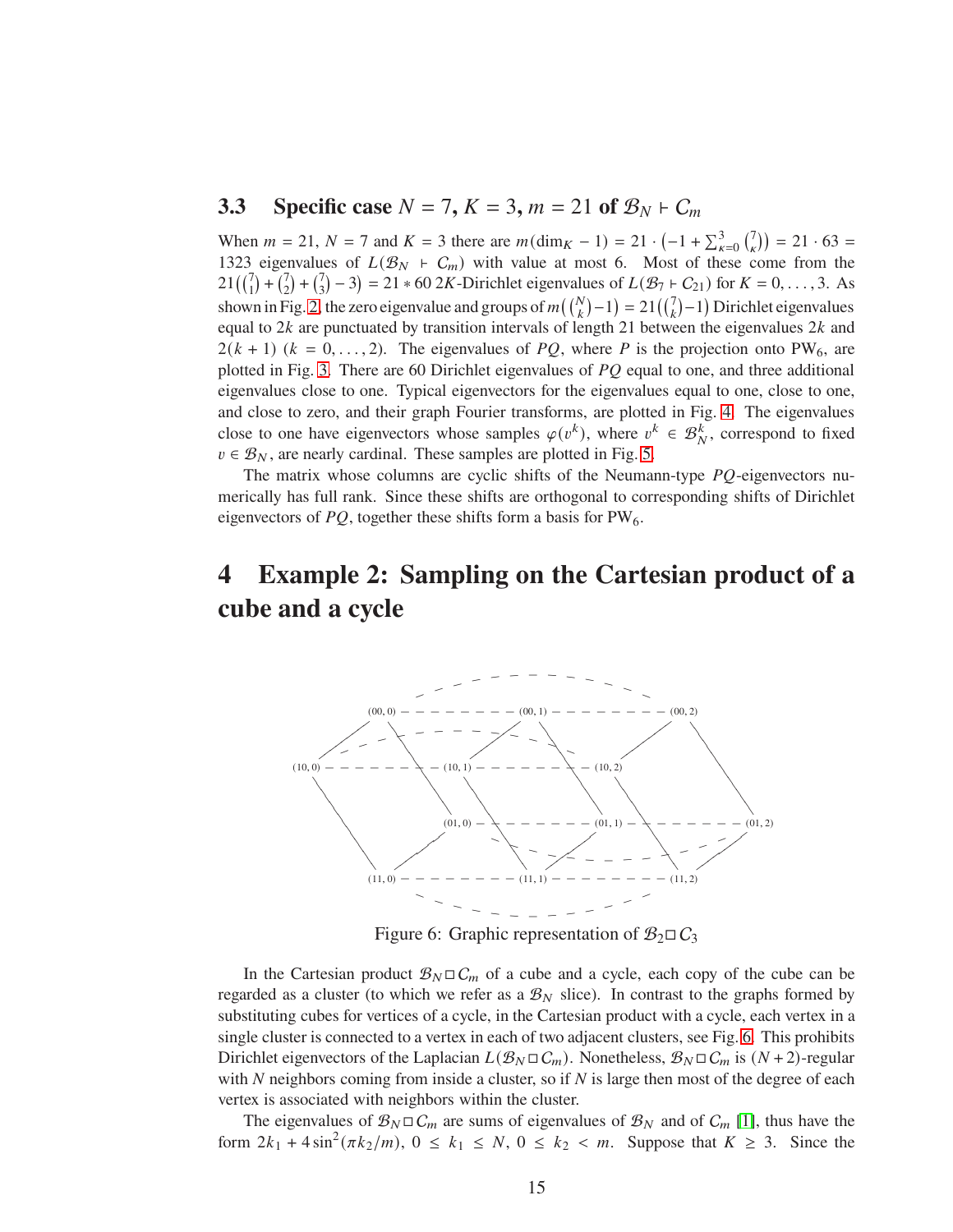eigenvalues of  $C_m$  are at most four, the  $B_N \square C_m$ -Laplacian eigenvalues that are less than or equal to 2K are sums of the form (i) a  $\mathcal{B}_N$ -eigenvalue at most 2(K – 2) plus any  $C_m$ -eigenvalue; (ii) a  $B_N$ -eigenvalue at most  $2(K-1)$  plus any  $C_m$ -eigenvalue with value at most two, or (iii) a  $\mathcal{B}_N$ -eigenvalue equal to 2K plus the zero eigenvalue of  $C_m$ . The  $\mathcal{B}_N \square C_m$ -eigenvectors are tensor products of  $\mathcal{B}_N$ -eigenvectors and  $\mathcal{C}_m$ -eigenvectors of the corresponding types, whose eigenvalues add to at most 2K. Formally, letting  $\Lambda_{\nu}(G)$  denote the  $\lambda_{\nu}$ -eigenspace of  $L(G)$ , we can write

<span id="page-15-0"></span>
$$
PW_{2K}(\mathcal{B}_N \square C_m) = [PW_{2K-4}(\mathcal{B}_N) \otimes \ell^2(C_m)]
$$
  
\n
$$
\oplus [\Lambda_{2K-2}(\mathcal{B}_N) \otimes PW_2(C_m)]
$$
  
\n
$$
\oplus [\Lambda_{2K}(\mathcal{B}_N) \otimes \Lambda_0(C_m)].
$$
\n(8)

The dimension of the space  $PW_{2K}(\mathcal{B}_N \square \mathcal{C}_m)$  is equal to the number of elements of a basis for PW<sub>2K</sub>. In the next few paragraphs we count the dimensions of the three components in [\(8\)](#page-15-0), and discuss the behavior of the operator PQ that truncates to a  $\mathcal{B}_N$  slice then bandlimits. Specifically, let  $Q$  denote the operator that truncates a vertex function  $f$  to the zero slice  $\mathcal{B}_N \Box \{0\}$  of  $\mathcal{B}_N \Box C_m$ . That is,  $(Qf)(v) = f(v)$  if  $v = (u, 0)$  for some vertex u of  $\mathcal{B}_N$ , and  $(Qf)(v) = 0$ , otherwise. For a fixed  $K \in \{1, ..., N-1\}$ , let P denote the operator that bandlimits f to PW<sub>2K</sub>. That is,  $Pf = \sum_{\lambda_v \leq 2K} \sum_{j=1}^{\dim \Lambda_v} \langle f, h_{v,j} \rangle h_{v,j}$  where  $\{h_{v,j}\}_{j=1}^{\dim \Lambda_v}$  $j=1$ <sup>um/ $\lambda_{\nu}$ </sup> is an orthonormal basis of eigenvectors of the  $\lambda_{\nu}$ -eigenspace  $\Lambda_{\nu}$  of  $L(\mathcal{B}_N \square C_m)$ .

Since  $L(C_m)$  has norm at most four,  $PW_4(C_m) = \ell^2(C_m)$ . In particular, the delta function  $\delta(\ell)$  on  $C_m$  is in PW<sub>4</sub>( $C_m$ ). It follows that if a vertex function  $f \in PW_{2K-4}$  is supported in the zero- $\mathcal{B}_N$  slice of  $\mathcal{B}_N \square C_m$  then  $PQf = f$ . The space PW<sub>2K-4</sub>( $\mathcal{B}_N$ ) has dimension  $\dim_{K-2} = \sum_{k=0}^{K-2} {N \choose k}$ . Since each  $\mathcal{B}_N$  slice contributes such a subspace of PW<sub>2K</sub> ( $\mathcal{B}_N \square C_m$ ), the component  $PW_{2K-4}(\mathcal{B}_N) \otimes \ell^2(\mathcal{C}_m)$  of  $PW_{2K}(\mathcal{B}_N \square \mathcal{C}_m)$  in [\(8\)](#page-15-0) has dimension  $m(\dim_{K-2})$ .

Next, consider the component  $\Lambda_{2(K-1)}(\mathcal{B}_N) \otimes PW_2(\mathcal{C}_m)$  of PW<sub>2K</sub> ( $\mathcal{B}_N \square \mathcal{C}_m$ ). For explicit calculations below we assume that  $m$  has the form  $4m' + 1$ , but the stated results hold for other values of *m*. The factor  $PW_2(C_m)$  has a basis of exponentials  $\{e^{2\pi i k\ell/m}\}\$  such that  $|k \text{ mod } m| \leq$  $\lfloor m/4 \rfloor$ . There are  $\lfloor (m + 1)/2 \rfloor$  such terms. Thus the space generated by corresponding tensor products has dimension  $\lfloor (m+1)/2 \rfloor {N \choose K-1}$ .

Consider eigenvectors of  $PQ$  that lie in this component. Those having the largest possible eigenvalue of PQ are products of elements of  $\Lambda_{2(K-1)}(\mathcal{B}_N)$  and elements of PW<sub>2</sub>( $C_m$ ) having the largest possible value at zero. This value is that of the unit-normalized Dirichlet kernel defining PW<sub>2</sub>( $C_m$ ) by convolution in  $\ell^2(C_m)$ . Since  $\{e^{2\pi i k\ell/m}\}_{\ell=0}^{m-1}$  has  $L(C_m)$ -eigenvalue  $4\sin^2(\pi k/m)$ , the finite Dirichlet kernel

$$
D_n(\ell) = \sum_{k=-n}^{n} e^{2\pi i k \ell / m} = \frac{\sin(2\pi (n + 1/2)\ell / m)}{\sin(\pi \ell / m)}
$$

lies in PW<sub>2</sub>( $C_m$ ) provided that  $n \leq \lfloor m/4 \rfloor$ . The  $\ell^2(C_m)$ -norm of  $D_n$  is  $m(2n + 1)$ , so  $\overline{D}_n = D_n / \sqrt{\frac{2(m)}{m(2n+1)}}$  has unit norm and  $\overline{D}_n(0) = \sqrt{\frac{2(n+1)}{m}}$ . When  $n = m' = (m-1)/4$ , one has  $\bar{D}_n \in PW_2(\mathcal{C}_m)$  and  $\bar{D}_n(0) = \sqrt{1/2 + 1/(2m)}$ . If  $f(u, \ell) = \psi(u)\bar{D}_{m'}(\ell)$  is in the  $(2K - 2)$ -eigenspace of the  $\mathcal{B}_N$ -Laplacian on  $\mathcal{B}_N \square \{0\}$  then  $f \in PW_{2K}$  and  $PQ(\overline{D}_{m'}\psi)$  =  $P_{2,C_m}(\delta_{0,\ell}\bar{D}_{m'}(\ell))P_{2K-2,\mathcal{B}_N}\psi(u) = \bar{D}_{m'}(0)\bar{D}_{m'}(\ell)\psi(u) = \bar{D}_{m'}(0)f$  where  $\bar{D}_{m'}(0) = \sqrt{\frac{1}{2}}$  $rac{1}{2} + \frac{1}{2m}$ and  $P_{\lambda,G}$  denotes the projection of  $\ell^2(G)$  onto PW<sub> $\lambda(G)$ </sub>. The space of such f has dimension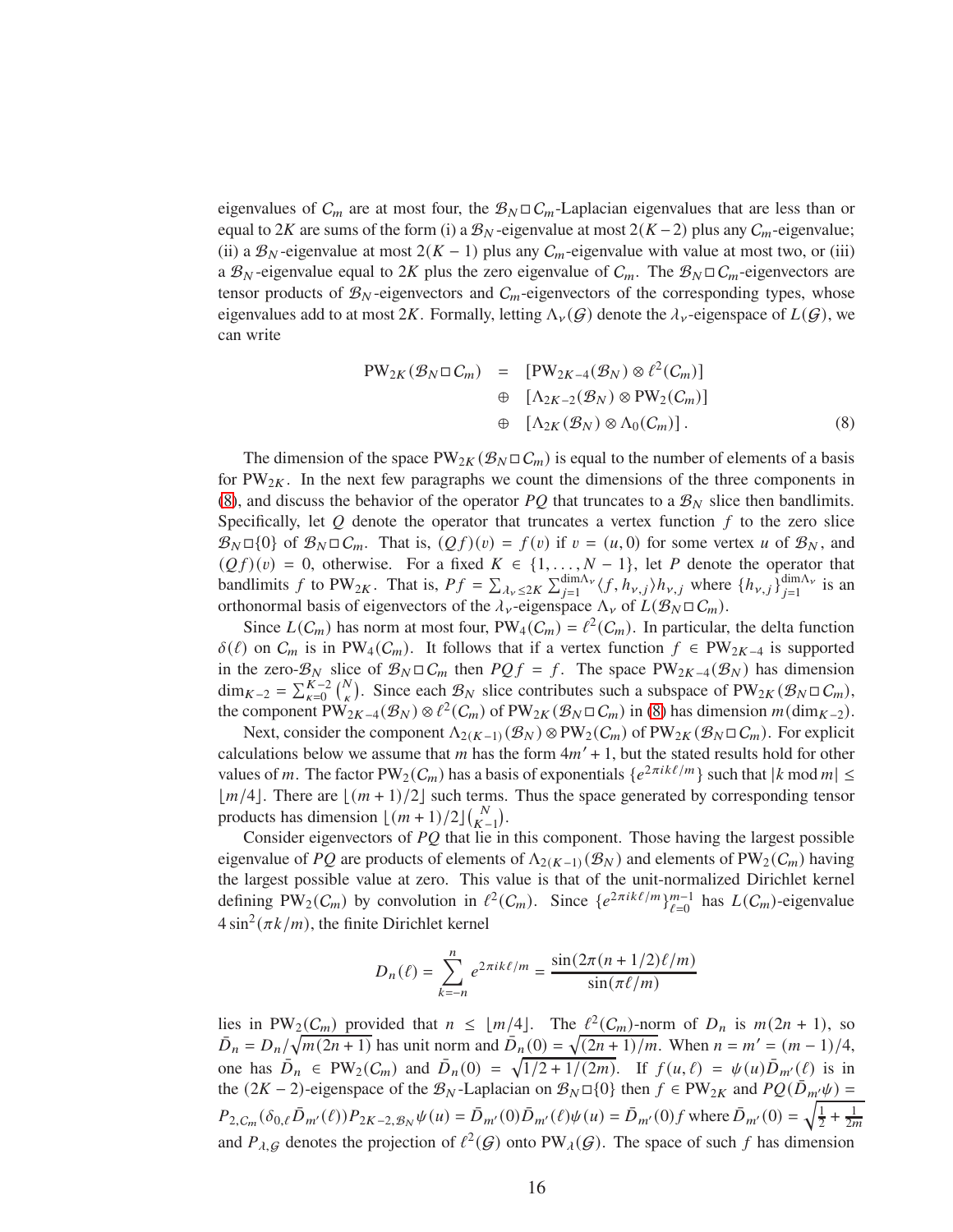$\binom{N}{K-1}$ . The subspace of  $\ell^2(C_m)$  spanned by the cyclic shifts  $D_n(\cdot - \ell)$  has dimension  $2n + 1$ when  $n \leq \lfloor (m-1)/2 \rfloor$ . To see this, observe that the Fourier transform of  $D_n(\cdot - k)$  is  $e^{-2\pi i \xi k/m} \widehat{D}_n(\xi) = e^{-2\pi i \xi k/m} \mathbb{1}_{|\xi \text{mod } m| \le n}(\xi)$ . Since  $2n + 1 \le m$ , the span of the truncated exponentials  $\{e^{-2\pi i \xi k/m} \mathbb{1}_{|\xi \bmod m| \le n}(\xi)\}\$ <sub>k</sub> has dimension at most  $2n+1$  and so the same holds for the shifts  $D_n(-k)$ . In the case  $n = m' = (m-1)/4$ ,  $2m' + 1 = \lfloor (m+1)/2 \rfloor$ . The space generated by the cyclic shifts  $\{D_{m'}(\cdot - \ell)\psi(u) : \psi \in \Lambda_{2(K-1)}(\mathcal{B}_N)\}\$  then has dimension  $\lfloor (m+1)/2 \rfloor \binom{N}{K-1}.$ 

Finally, if the restriction of f to  $\mathcal{B}_N \Box \{0\}$  is in the 2K-eigenspace  $\Lambda_{2K}$  of the  $\mathcal{B}_N$ -Laplacian then the only way in which f itself can lie in  $PW_{2K}$  is if f is the tensor product of its zero slice with the constant function equal to one on  $C_m$ :  $f(u, \ell) = c \mathbb{1}_{C_m}(\ell) \psi(u)$ . The space of such functions has dimension  $\binom{N}{K}$ . In this case,  $PQf = P(\delta_{0,\ell}f) = cP_{0,C_m}(\delta_0)P_{2K,\mathcal{B}_N}\psi =$  $c \frac{1}{\sqrt{m}} \mathbb{1}_{C_m}(\ell) \psi(u) = \frac{1}{\sqrt{m}} f.$ 

According to [\(8\)](#page-15-0), combining bases for  $PW_{2(K-2)}(\mathcal{B}_N) \otimes \ell^2(\mathcal{C}_m)$ , for  $\Lambda_{2K-2}(\mathcal{B}_N) \otimes$  $PW_2(C_m)$ , and for  $\Lambda_{2K}(\mathcal{B}_N) \otimes PW_0(C_m)$ , produces a basis for PW<sub>2K</sub>. Its dimension is thus  $m(\sum_{k=0}^{K-2}) + \lfloor (m+1)/2 \rfloor {N \choose K-1} + {N \choose K}$ . We collect the observations above.

<span id="page-16-0"></span>**Theorem 9** *For*  $0 < K < N$  *the space*  $PW_{2K}(\mathcal{B}_N \square C_m)$  *is the orthogonal direct sum of the*  $spaces(i) \cdot \text{PW}_{2K-4}(\mathcal{B}_N) \otimes \ell^2(\mathcal{C}_m), (ii) \wedge_{2K-2}(\mathcal{B}_N) \otimes \text{PW}_2(\mathcal{C}_m), and (iii) \wedge_{2K}(\mathcal{B}_N) \otimes \Lambda_0(\mathcal{C}_m).$ *One has the following:*

*1. The space*  $PW_{2K-4}(\mathcal{B}_N) \otimes \ell^2(\mathcal{C}_m)$  has dimension  $m \sum_{\kappa=0}^{K-2} {N \choose \kappa}$ . An orthonormal basis *for this space consists of cyclic shifts of the vectors*  $\delta_0(\ell)\psi_{\kappa,\nu}(u)$  where  $\{\psi_{\kappa,\nu}\}_\nu$  *is an ONB for*  $\Lambda_{2k}(\mathcal{B}_N)$ *. On the zero-* $\mathcal{B}_N$  *slice, for any* f *in this space one has* 

$$
||Qf||^2 = \sum_{\kappa=0}^{K-2} \sum_{\nu=1}^{\dim \Lambda_{\kappa}} |\langle f, \psi_{\kappa,\nu} \rangle|^2.
$$

2. The space  $\Lambda_{2K-2}(\mathcal{B}_N) \otimes PW_2(\mathcal{C}_m)$  has dimension  $\lfloor (m+1)/2 \rfloor \binom{N}{K-1}$  when m has the  $f \circ m$  = 4m' + 1*.* A basis of this space consists of the cyclic shifts  $\overline{D}_{m'}$  $\left(\cdot - 2\ell\right) \psi_{K-1,\nu}$ ,  $\ell = 0, \ldots, (m-1)/2, \nu = 1, \ldots, \dim \Lambda_{2(K-1)}$ . On the zero- $\mathcal{B}_N$  slice, for any f in this *space one has*

$$
\left(\frac{1}{2} + \frac{1}{2m}\right) ||Qf||^2 = \sum_{\nu=1}^{\dim \Lambda_{2K-2}} |\langle f, \psi_{K-1,\nu} \rangle|^2.
$$

*3. The space*  $\Lambda_{2K}(\mathcal{B}_N) \otimes PW_0(\mathcal{C}_m)$  has dimension  $\binom{N}{K}$ . An orthonormal basis of this space *consists of*  $\frac{1}{\sqrt{m}} \mathbb{1}_{C_m}(\ell) \psi_{K,\nu}(u), \nu = 1, \ldots, {N \choose K}$  where  $\{\psi_{K,\nu}\}\$  *is an ONB for*  $\Lambda_{2K}(\mathcal{B}_N)$ *. On the zero-* $B_N$  *slice, for any*  $f$  *in this space one has* 

$$
\frac{1}{m} ||Qf||^2 = \sum_{\nu=1}^{\dim \Lambda_{2K}} |\langle f, \psi_{K,\nu} \rangle|^2.
$$

In contrast to the reconstruction functions  $p_{\nu}$  in [\(1\)](#page-2-2), the functions  $Q\psi_{k,\nu}$  are not themselves in PW<sub>2K</sub> when  $k = K - 1$  or  $k = K$ . However, the  $Q\psi_{k,\nu}$  are mutually orthogonal on  $\mathcal{B}_N \square \{0\}$ and have unique extensions  $\psi_{k,\nu} \in PW_{2K}$ .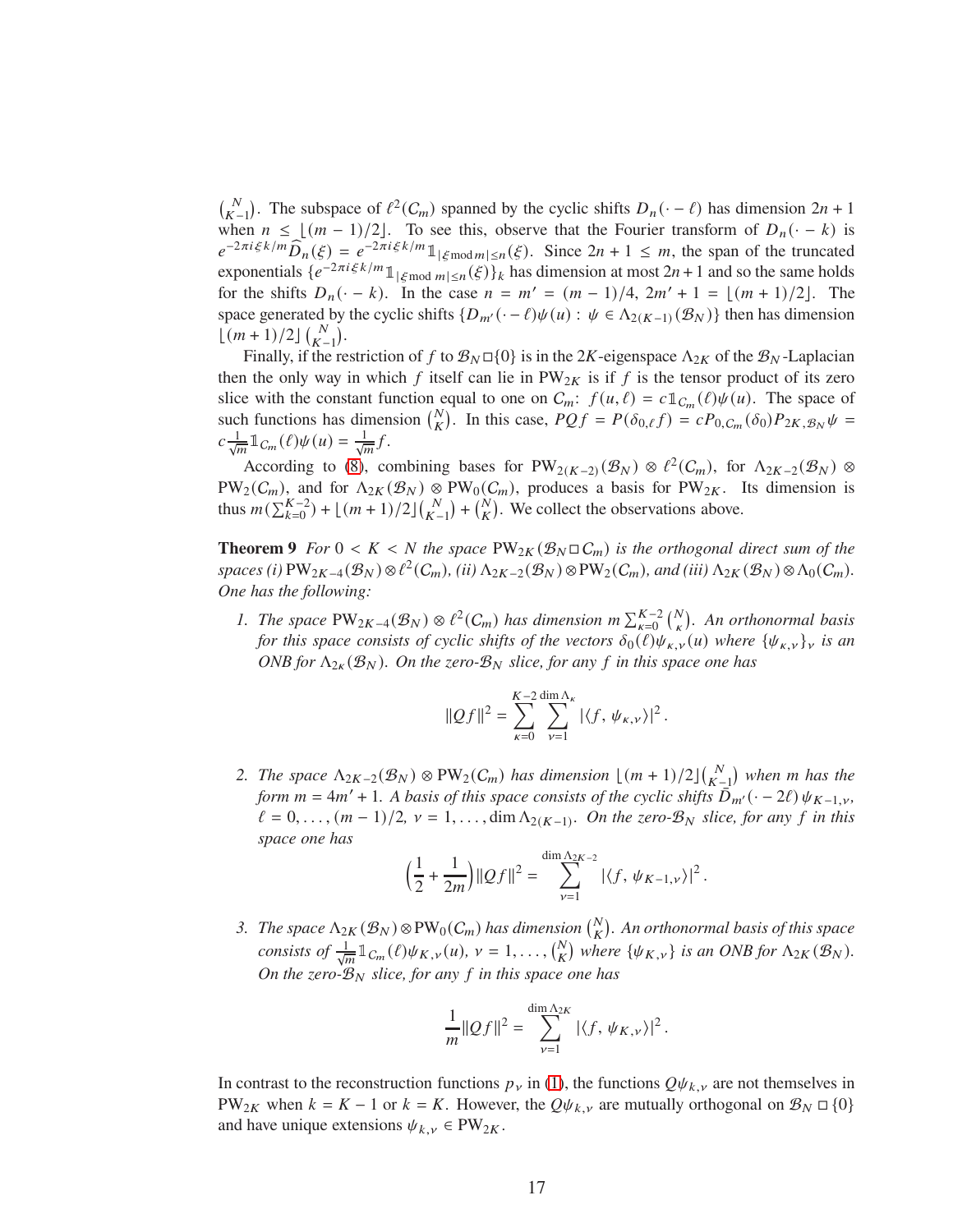In comparison with Thm. [2,](#page-4-1) Thm. [9](#page-16-0) identifies three separate regimes (localized on a slice, concentrated on a slice, and equally distributed over all slices)–in a very specific case, in which a graph G might satisfy a Plancherel–Polya type inequality on each cluster, in each regime, but the corresponding constants  $(1, 1/2 + 1/(2m)$  and  $1/m$  respectively reflect the nature of the regime.

### <span id="page-17-0"></span>**4.1** Specific case  $N = 7$ ,  $K = 3$ ,  $m = 21$  of  $\mathcal{B}_N \square C_m$

As we did in the case of  $\mathcal{B}_N$  ⊢  $C_m$ , we fix  $N = 7$  and  $K = 3$ . The dimension of PW<sub>6</sub>( $\mathcal{B}_3 \square C_{21}$ ) is

$$
21\left(\binom{3}{0} + \binom{3}{1}\right) + \lfloor (21+1)/2 \rfloor \binom{7}{2} + \binom{7}{3} = 21 \cdot 8 + 11 \cdot 21 + 35 = 434.
$$

The corresponding Laplacian eigenvalues that are at most six are shown in Fig. [7.](#page-17-2) The 64 nonzero eigenvalues of  $PQ$  are plotted in Fig. [8.](#page-18-0)

Consider, on the other hand, the eigenvalues of  $PQ$  as described above. In the case  $N = 7, K = 3$  and  $m = 21$  there are 8 eigenvalues of PQ equal to one, 21 equal to  $1/2 + 1/42$ , and 35 equal to <sup>1</sup>/21. The remaining eigenvalues are equal to zero.



<span id="page-17-2"></span>Figure 7: First 620 eigenvalues of  $L(\mathcal{B}_7 \square \mathcal{C}_{21})$ . Eigenvalues of  $L(\mathcal{B}_7 \vdash \mathcal{C}_{21})$  are plotted (dashed) for comparison

## <span id="page-17-1"></span>**5 Discussion and conclusions**

We have considered two simple families of graphs,  $\mathcal{B}_N$  ⊢  $C_m$  and  $\mathcal{B}_N \square C_m$  in which cubes  $\mathcal{B}_N$  are thought of as clusters connected by a cycle. A very rough measure of *clusterness* of a subgraph determined by a subset of vertices, most of whose neighbors are in the subset, is the ratio of the average number of neighbors within the cluster to the average number of neighbors in the whole graph. In the case of  $\mathcal{B}_N \square C_m$  this ratio is  $N/(N+2)$  whereas in the case of  $\mathcal{B}_N$  +  $C_m$  the ratio is  $(N2^N / (N2^N + 2) = N / (N + 2^{1-N})$ , which is much closer to one.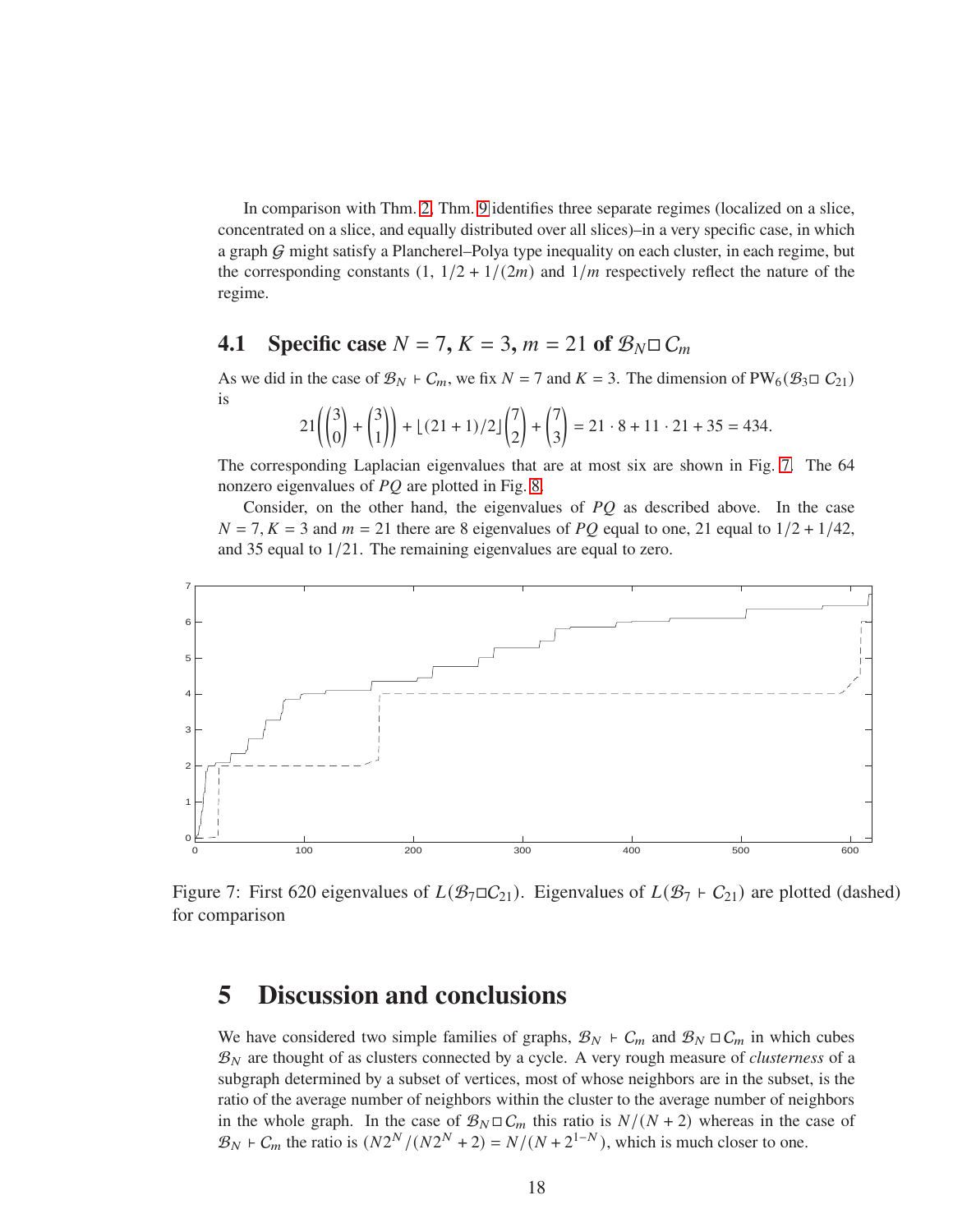

<span id="page-18-0"></span>Figure 8: Eigenvalues of  $PQ$  on  $\mathcal{B}_7 \square C_{21}$ . Corresponding eigenvalues of  $PQ$  on  $\mathcal{B}_7 \vdash C_{21}$  are plotted (dashed) for comparison



Figure 9: Eigenvectors of PQ on  $\mathcal{B}_7 \square \mathcal{C}_{21}$  corresponding to eigenvalue indices 1 (top), 11 and 30 (bottom) whose respective eigenvalues are 1,  $1/2 + 1/42$  and  $1/21$ . The first three block lengths (3 ∗ 128) are plotted. The bottom eigenvector is periodic of period 128.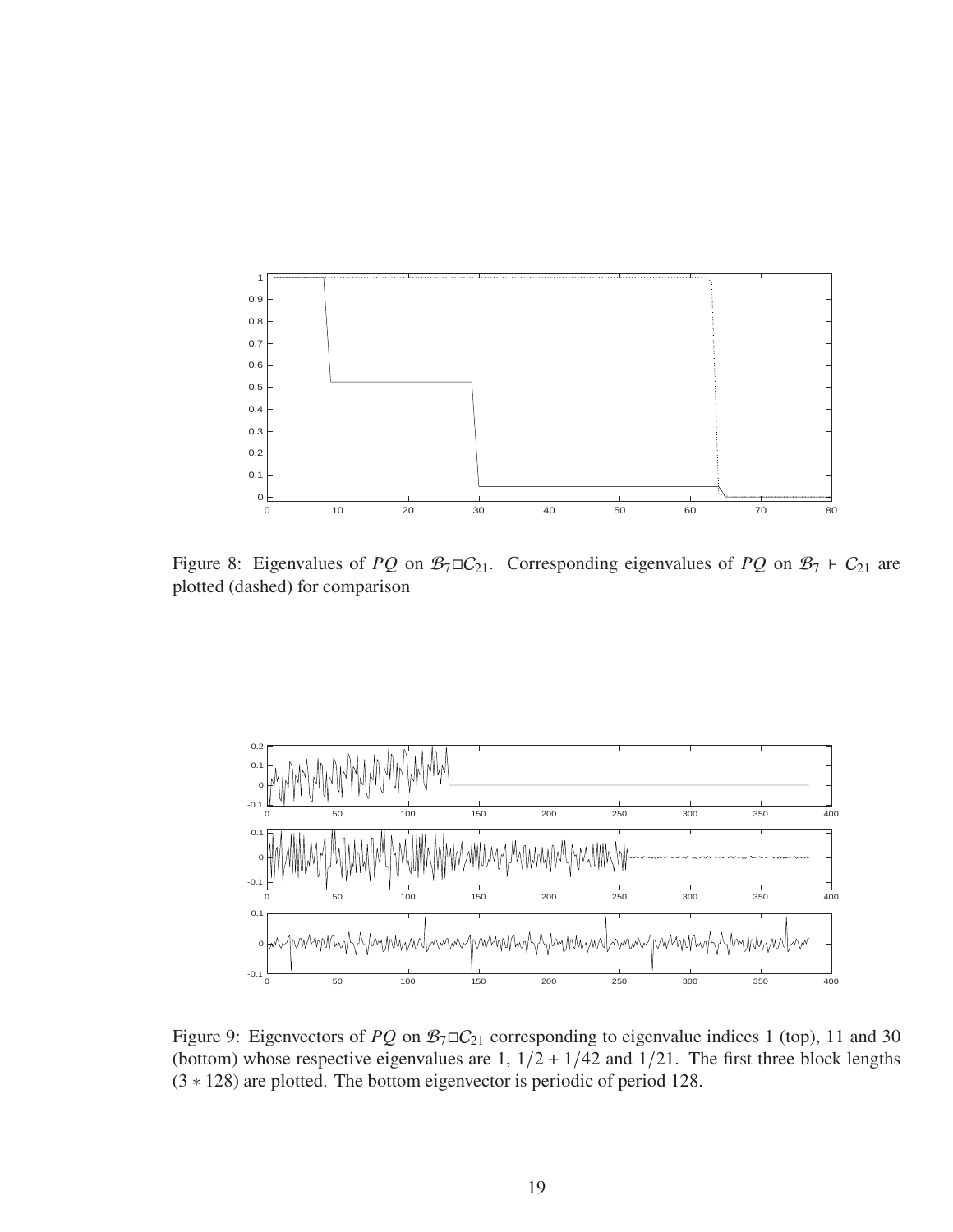In the case of  $\mathcal{B}_N$  ⊢  $C_m$ , a majority of Laplacian eigenvectors are completely supported in a cluster. This allows for effective sampling inequalities in Paley–Wiener spaces in which samples are inner products with eigenvectors of spatio–spectral limiting  $PQ$ -operators.

In the case of  $\mathcal{B}_N \square C_m$  there are three regimes: one in which eigenvectors of PQ are completely localized in clusters, a second in which more than half of the energy of eigenvectors of  $PQ$  is concentrated in a cluster, and one in which the corresponding eigenvectors of  $PQ$  are equally spread over the full graph. (One could avoid this third regime by limiting the spectrum to Laplacian eigenvalues strictly smaller than  $2K$  for some  $K$ .) The measurement vectors in Thm. [9,](#page-16-0) which have the form  $Q\psi$  for eigenvectors of PQ, thus are not all themselves in the Paley–Wiener space as they are in [\[12\]](#page-21-5), but as localizations of eigenvectors of  $PQ$ , they are mutually orthogonal on the cluster.

We acknowledge that  $\mathcal{B}_N$  ⊢  $C_m$  and  $\mathcal{B}_N \square C_m$  are far from being graphs that occur in real networks. However, the three regimes governing concentration of elements of Paley–Wiener spaces on clusters in the example of  $\mathcal{B}_N \square C_m$  should be a feature in graphs whose clusters have induced Laplacian eigenvalues that are separated in magnitude on the order of the norm of the *skeleton* graph in which each cluster is compressed down to a single vertex.

## Appendix: PQ on a finite abelian group and spectral **accumulation**

In Sect. [2.1](#page-2-1) it was observed that generalized sampling expansions involve expansion of the exponential Fourier kernel  $e^{2\pi i t \xi}$  in terms of inversion of a matrix with entries indexed by Fourier transforms of sampling convolvers [\(2\)](#page-3-1). The particular case when these convolvers are eigenfunctions of time and band limiting that we outlined in Sect. [2.2](#page-3-0) has an analogous version in the more general setting of locally compact abelian groups, and we outline the case of finite abelian groups here.

Let  $G$  be a finite abelian group. By the fundamental theorem of finite abelian groups, G is a product  $\prod_{\nu=1}^{N} \mathbb{Z}_{m_{\nu}}$  of cycles of lengths that divide the order |G| of G. A Fourier basis consists of tensor products of normalized exponential vectors  $\{e^{2\pi i \ell k_v/m_v}/\sqrt{m_v}\}_{\ell=0}^{m_v-1}$ indexed by  $k_v = 0, \ldots, m_v - 1$ . The Fourier transform elements form a dual group  $\widehat{G}$  under componentwise multiplication.  $\widehat{G}$  and  $G$  are isomorphic . We make use of these facts to establish a *spectral accumulation property* of spatio–spectral localization operators on G (see [\[8\]](#page-21-9) for the case on  $\mathbb{R}$ , which is a well-known). In what follow we assume indexings of the vertex elements  $s \in G$  and  $\sigma \in G$ . We denote by  $F(s, \sigma)$  the matrix of the Fourier transform of G with respect to these indexings such that the columns (fixed  $\sigma$ ) are pairwise orthonormal:  $FF^* = I_{|G|}$ . Since the entries are products of normalized exponentials,  $|F(s, \sigma)|^2 = 1/|G|$ .

Suppose that S and  $\Sigma$  are symmetric subsets of G,  $\widehat{G}$  (e.g.,  $S = -S$ ). Let P be the orthogonal projection onto the span of the vectors  $\{F(\cdot, \sigma) : \sigma \in \Sigma\}$  and let Q be pointwise multiplication by the characteristic function of S. Then PQ is self-adjoint and has rank equal to  $|\Sigma|$  if  $|S| \geq |\Sigma|$ . Let  $\mu_1 \ge \mu_2 \ge \cdots \ge \mu_{|\Sigma|}$  be an ordering of the nonzero eigenvalues PQ with corresponding eigenfunctions  $\varphi_{\nu}$  so that (by Mercer's theorem)  $K(s,t) = \sum_{\nu=1}^{\vert \Sigma \vert} \varphi_{\nu}(s) \overline{\varphi_{\nu}(t)}$  is the kernel of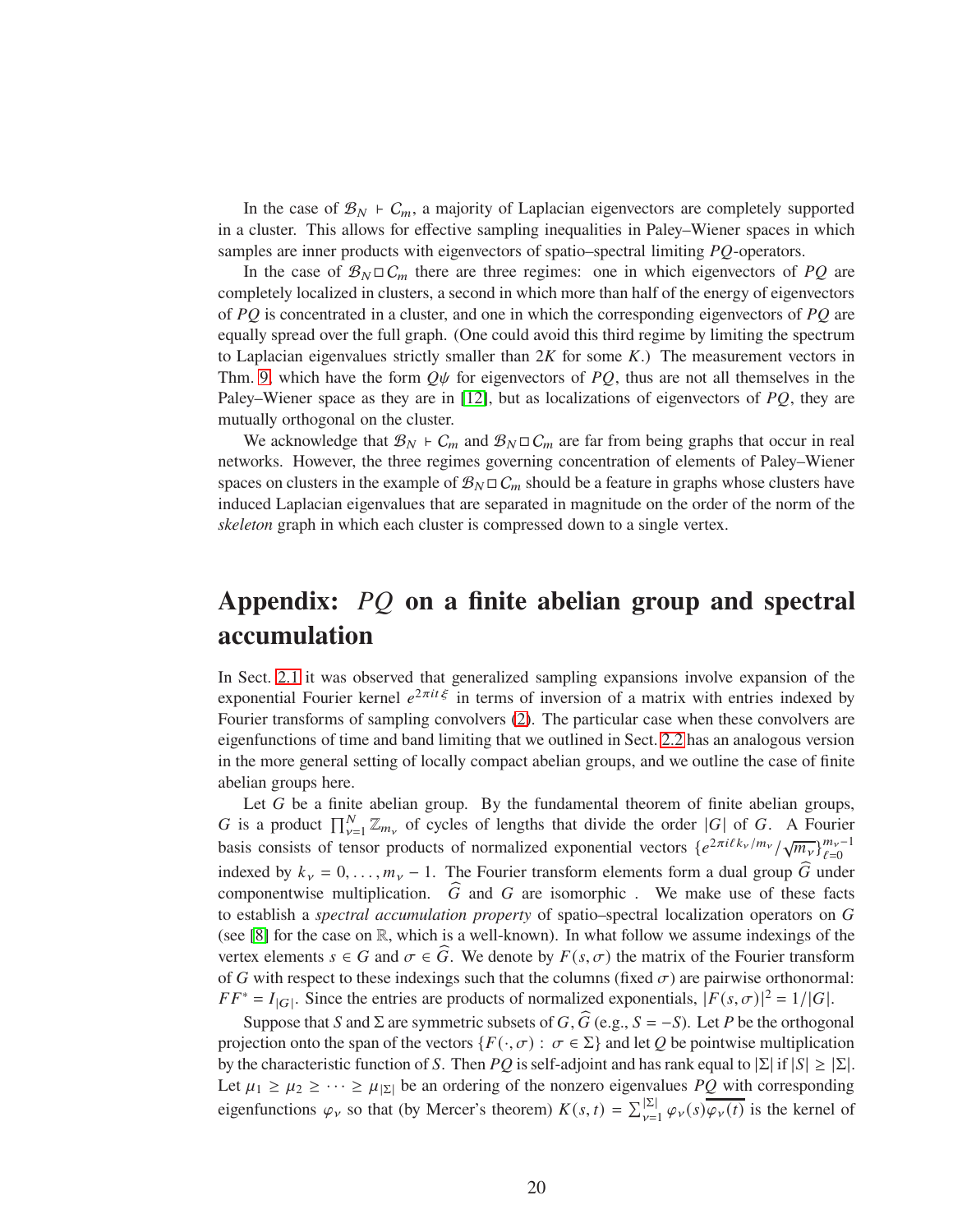*PQ*. For each  $\sigma \in \Sigma$  one has

$$
F(s,\sigma) = \sum_{\nu} \langle F(\cdot,\sigma), \varphi_{\nu} \rangle \varphi_{\nu}(s) = \sum_{\nu} \frac{1}{\mu_{\nu}} \langle F(\cdot,\sigma), Q\varphi_{\nu} \rangle \varphi_{\nu}(s)
$$

since  $PQ\varphi_v = \mu_v \varphi_v$  and  $F(\cdot, \sigma)PQ\varphi_v = F(\cdot, \sigma)Q\varphi_v$  for  $\sigma \in \Sigma$ . Therefore,

$$
\sum \mu_{\nu} |F\varphi_{\nu}(\sigma)|^{2} = \sum \frac{1}{\mu_{\nu}} |F(PQ\varphi_{\nu})(\sigma)|^{2} = \sum \frac{1}{\mu_{\nu}} 1_{\Sigma} |F(Q\varphi_{\nu})(\sigma)|^{2}
$$
  
\n
$$
= \sum \frac{1}{\mu_{\nu}} 1_{\Sigma} F(Q\varphi_{\nu})(\sigma) \overline{F(Q\varphi_{\nu})(\sigma)}
$$
  
\n
$$
= \sum \frac{1}{\mu_{\nu}} 1_{\Sigma} \langle F(\cdot, \sigma), (Q\varphi_{\nu})(\cdot) \rangle \overline{\langle F(\cdot, \sigma), (Q\varphi_{\nu})(\cdot) \rangle}
$$
  
\n
$$
= 1_{\Sigma} \langle \sum_{\nu} \frac{1}{\mu_{\nu}} \langle F(\cdot, \sigma), Q\varphi_{\nu} \rangle \rangle \varphi_{\nu}, QF(\cdot, \sigma) \rangle
$$
  
\n
$$
= 1_{\Sigma} \langle F(\cdot, \sigma), 1_{S}F(\cdot, \sigma) \rangle = 1_{\Sigma} \langle \sigma) \sum_{s \in S} F(s, \sigma) \overline{F(s, \sigma)}
$$
  
\n
$$
= \frac{1}{|G|} 1_{\Sigma}(\sigma) \sum 1_{S} = \frac{1}{|G|} 1_{\Sigma}(\sigma) |S|
$$

using that  $Q$  is self adjoint. The group structure played a critical role in that the kernel of the Fourier matrix is made of elements of modulus equal to one.

We summarize the calculation above in the following.

**Proposition 10** *Let G be a finite abelian group with dual*  $\widehat{G}$  *and let S and*  $\Sigma$  *be symmetric subsets of* G and G respectively with  $|S| \geq |\Sigma|$ *. Denote by* P the orthogonal projection onto the *span of the Fourier vectors indexed by*  $\Sigma$  *and let*  $(Qf)(s) = 1_S(s)f(s)$  *such that*  $\mu_1 \geq \cdots \geq \mu_{|\Sigma|}$ *are the eigenvalues of PQ with eigenvectors*  $\varphi_1, \ldots, \varphi_{|\Sigma|}$ .

$$
\sum \mu_{\nu} |F \varphi_{\nu}(\sigma)|^2 = \frac{1}{|G|} \mathbb{1}_{\Sigma}(\sigma) |S|
$$

## <span id="page-20-4"></span>**References**

- <span id="page-20-1"></span>[1] A.E. Brouwer and W.H. Haemers, *Spectra of graphs*, Universitext, Springer, New York, 2012.
- [2] J. Brown, *Multi-channel sampling of low-pass signals*, IEEE Transactions on Circuits and Systems **28** (1981), no. 2, 101–106.
- <span id="page-20-0"></span>[3] J.R. Higgins, *Five short stories about the cardinal series*, Bull. Amer. Math. Soc. (N.S.) **12** (1985), 45–89.
- <span id="page-20-2"></span>[4] J.A. Hogan and J. Lakey, *Duration and Bandwidth Limiting. Prolate Functions, Sampling, and Applications.*, Birkhäuser, Boston, MA, 2012.
- <span id="page-20-3"></span>[5] J.A. Hogan and J. Lakey, *Frame properties of shifts of prolate spheroidal wave functions*, Applied and Computational Harmonic Analysis **39** (2015), 21–32.